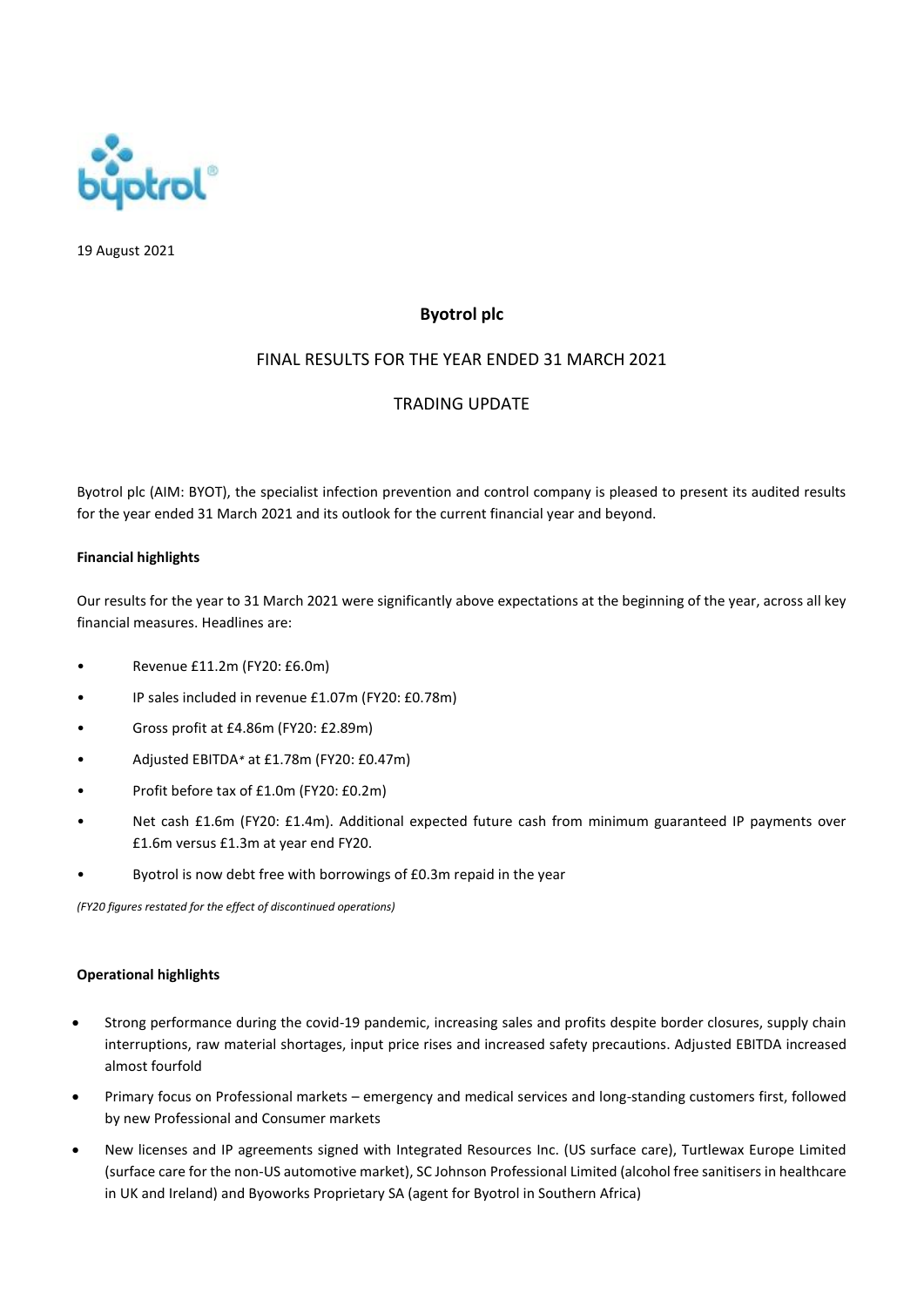- Completion of US licence agreement and ongoing global relationship with Solvay SA on Actizone allowed us to close our US office and manage the licensing relationships from the UK, almost eliminating our costs for no reduction in market opportunity.
- New class2 virology laboratory, with senior, highly experienced technical staff, now established at Byotrol headquarters in Chester. New market-leading, long-lasting anti-viral claims validated across several proprietary formulations.
- Academic studies into the anti-viral properties of certain forms of seaweed continue encouragingly with our partners at University of Liverpool, supported by a UK Innovate grant award of £350k.

### **Outlook and current trading**

The sanitiser market has experienced a period of unprecedented activity as a result of COVID-19, resulting in record financial performance for Byotrol. We believe the increase in anti-microbial awareness and mass-uptake of related products will continue long into the future.

Management remains extremely positive on the medium to long-term outlook where the market is forecast to grow globally at 8 to 10% per year from pre-COVID levels and industry earnings growth is likely to exceed this as weaker competitors with inferior chemistries, and those that lack regulatory approval, fall away.

In the short-=term, revenue from product sales in the new financial year to date has been hindered by closed venues from extended lockdowns, new competition, and an excess of inventory. However, the market does now appear to be stabilising and management now expect product sales for FY22 at a level some 10 to 20% below those for FY21: an exceptional year which was itself over 90% ahead of FY20.

Revenue from IP-related transactions is looking positive. The Group is:

- now in the position to expect commencement of a number of streams of royalty income from prior years' IP licensing agreements over and above the minimum guaranteed amounts agreed. Whilst it is too early to predict the quantum and timing of receipt of these, it marks the start of an extremely high-margin and high-profile revenue stream for Byotrol which should further increase the profitability of the Group; and
- actively continuing to monetise its significant and growing Intellectual Property portfolio with further IP agreements - enquiries and active discussions are encouraging and currently numerous across our whole portfolio in the UK and overseas

We therefore again expect a significant contribution to our bottom line in FY22 from IP-related income and as a result, the Board expects adjusted EBITDA for FY22 to be in-line with that of FY21.

#### **Commenting on the results, John Langlands, Chairman of Byotrol plc, said:**

"*This past year was an extraordinary one by any standards, in our industry and in society in general. Byotrol's financial results to March 2021 were our best ever, boosted by demand for our products due to COVID-19, but we believe will continue to benefit from new post-pandemic approaches to infection prevention in institutional, business and consumer environments.*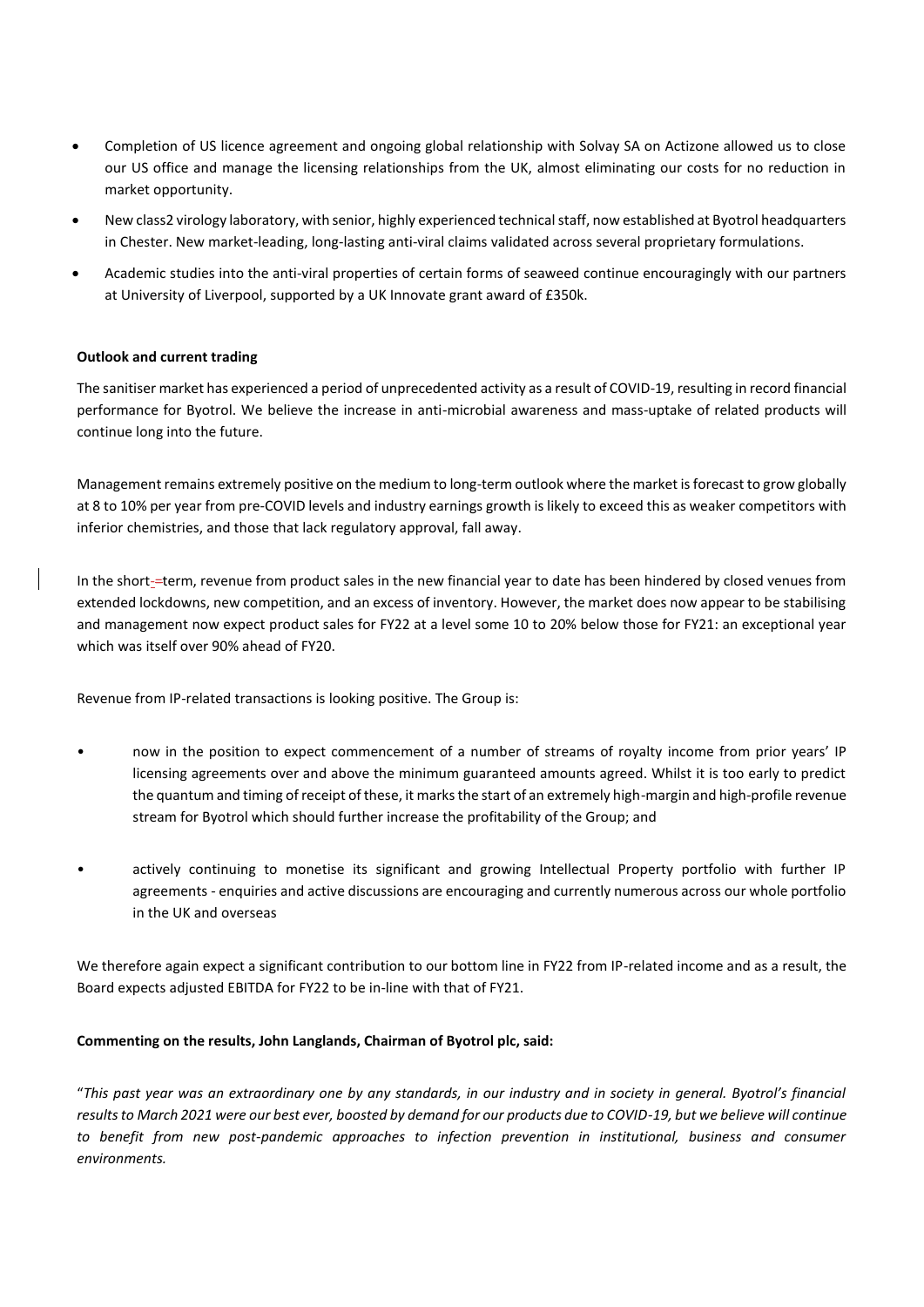*We continue to see many opportunities on our markets and continually review how best to maximise returns from them. Your Board remains optimistic for Byotrol's prospects.*"

#### **Enquiries:**

| <b>Byotrol plc</b>                                     |               |
|--------------------------------------------------------|---------------|
| David Traynor - Chief Executive Officer                |               |
| Nic Hellyer - Chief Financial Officer                  | 01925 742 000 |
| finnCap                                                |               |
| Geoff Nash/Kate Bannatyne - Corporate Finance          | 020 7220 0500 |
| Richard Chambers - ECM                                 |               |
| <b>Flagstaff Strategic and Investor Communications</b> |               |
| Tim Thompson/Andrea Seymour/Fergus Mellon              | 020 7129 1474 |
| byotrol@flagstaffcomms.com                             |               |

*This announcement is released by Byotrol plc and, prior to publication, the information contained herein was deemed to constitute inside information under the Market Abuse Regulations (EU) No. 596/2014. Such information is disclosed in accordance with the Company's obligations under Article 17 of MAR. The person who arranged for the release of this announcement on behalf of Byotrol plc was Nic Hellyer, Chief Financial Officer.*

*\*Adjusted EBITDA is defined as Earnings Before Interest, Tax, Depreciation and Amortisation, adjusted for the effect of loss on disposal of assets, revenue recognised as interest under IFRS 15 and expensed share-based payments.*

*Notes to Editors:*

*Byotrol plc (BYOT.L), quoted on AIM, is a specialist infection prevention and control company, operating globally in the Healthcare, Industrial, Food and Consumer sectors, providing low toxicity products with a broad-based and targeted efficacy across all microbial classes; bacteria, viruses (including coronavirus), fungi, moulds, mycobacteria and algae.* 

*Byotrol's products can be used stand-alone or as ingredients within existing products, where they can significantly improve their performance, especially in personal hygiene, domestic and industrial disinfection, odour control, food production and food management.* 

*Byotrol develops and commercialises technologies that create easier, safer and cleaner lives for everyone.*

*For more information, please go to byotrol.co.uk*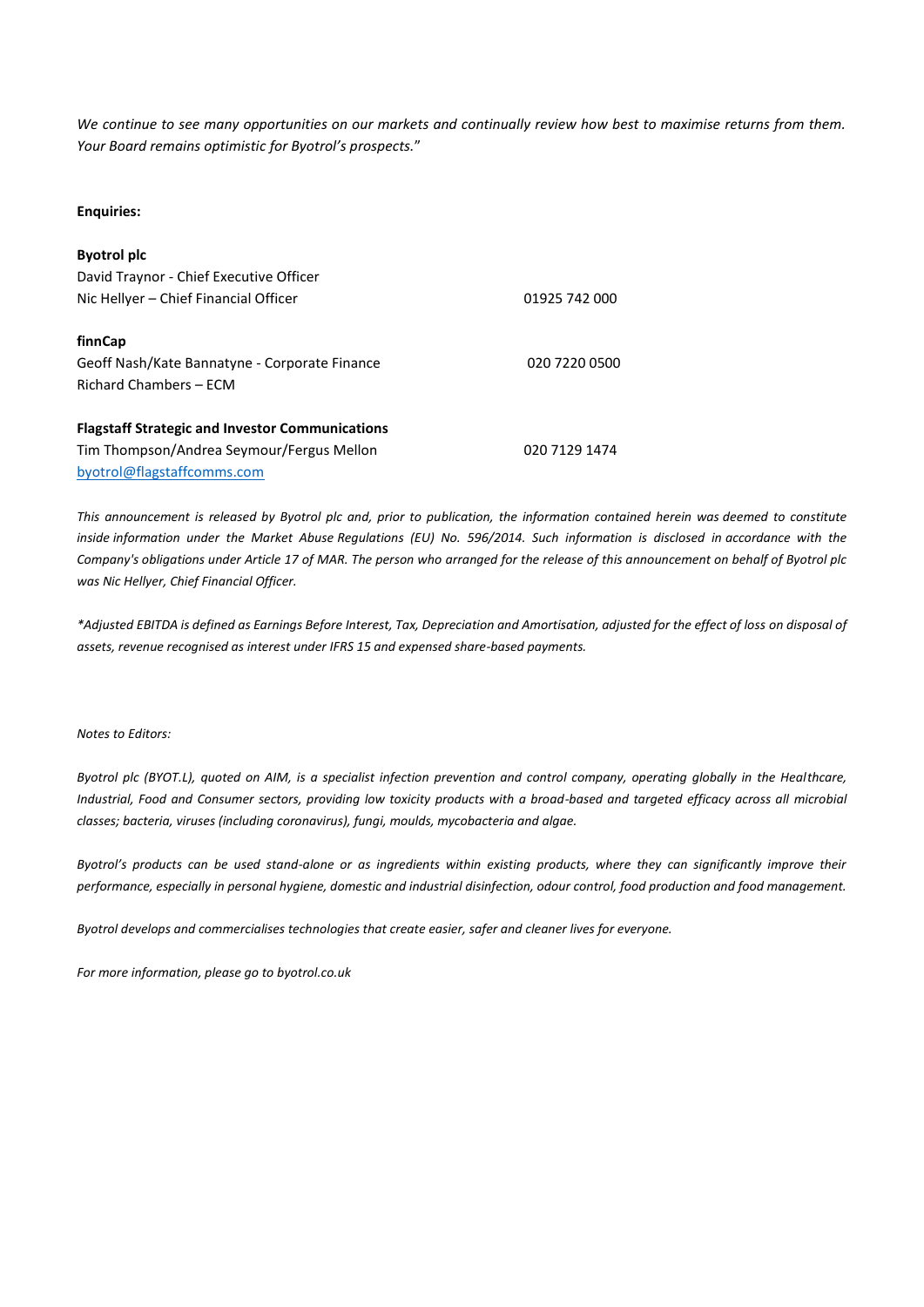# **Chairman's statement**

This past year was an extraordinary one by any standards, in our industry and in society in general. Byotrol's financial results have been boosted by demand for our products due to COVID-19 and we believe we will continue to benefit from new postpandemic approaches to infection prevention in institutional, business and consumer environments. We also continue to believe that our focus on regulatory-approved and high performance, infection prevention technologies will deliver excellent returns for our shareholders, whilst benefitting all stakeholders including broader society and the environment.

#### **Results and Financing**

The Group has produced its best ever results with revenue for the year increasing to £11.2m from £6.0m the previous year and generating an adjusted EBITDA of just under £1.8m compared to just under 0.5m in 2020. Product sales increased to £10.1m from £5.2m and associated gross profit to £3.8m from £2.1m. We recognised revenue and gross profit from IP licensing agreements of £1.1m, compared to £0.8m in the previous year. The resulting profit before tax was £1.0m compared to £0.2m in the previous year.

At the year end we had no debt and cash resources of £1.6m. During the year we invested significantly in stock, our people and our technologies and remain well-resourced to fund organic growth.

#### **Strategy**

As an infection prevention company, we participate in an industry that serves a fundamental, global and increasingly challenging set of needs, framed by an increasingly complex and evolving regulatory environment. We have positioned Byotrol to satisfy those complex needs through a variety of high performance biocidal technologies, grounded in excellent science, supported by strong data and structured to receive regulatory approval in the relevant markets.

We compete across a range of industry segments in both B2C and B2B channels and with a variety of commercial models including product sale, licensing, alliances and IP trading. One challenge is that we are relatively thinly spread across several business segments and occasionally struggle in competition with segment specialists offering inferior products to ours but with a broader portfolio or broader reach or service offering. This is why licensing and IP trading is so important to us at this stage of our development, which in turn finances and supports our ability to focus on fewer markets.

Most analysts expect market demand to increase post Covid, from a trend line of 5% per annum in global sales, to close to 10%. This is rapid growth for an already large and fragmented market, but when one additionally factors in that the number of suppliers is being reduced by regulatory pressures, it should not be a surprise that even the multinational hygiene and cleaning companies are projecting long term double digit earnings growth and smaller more focused companies substantially more. We expect to be one of the beneficiaries of such trends and the year under review in this report has given us a real foundation to make that a reality and, very importantly, do our bit to make the world a better and safer place.

# **Trading during coronavirus**

Shareholders will be aware that we do not have our own manufacturing facilities and hence the team has had to work hard with suppliers and customers this year to deliver as much of our product as domestic and international supply chains would allow. This of course presented numerous challenges, not least from variable supply caused by national lockdowns and closed borders, interrupting the flow of packaging materials and materials, often putting us in competition with deeppocketed and politically influential multi-nationals. We have also had to contend with internal and external lockdowns, with protecting our staff, their families and other stakeholders from illness or with supporting them during any illness, though thankfully in very few cases.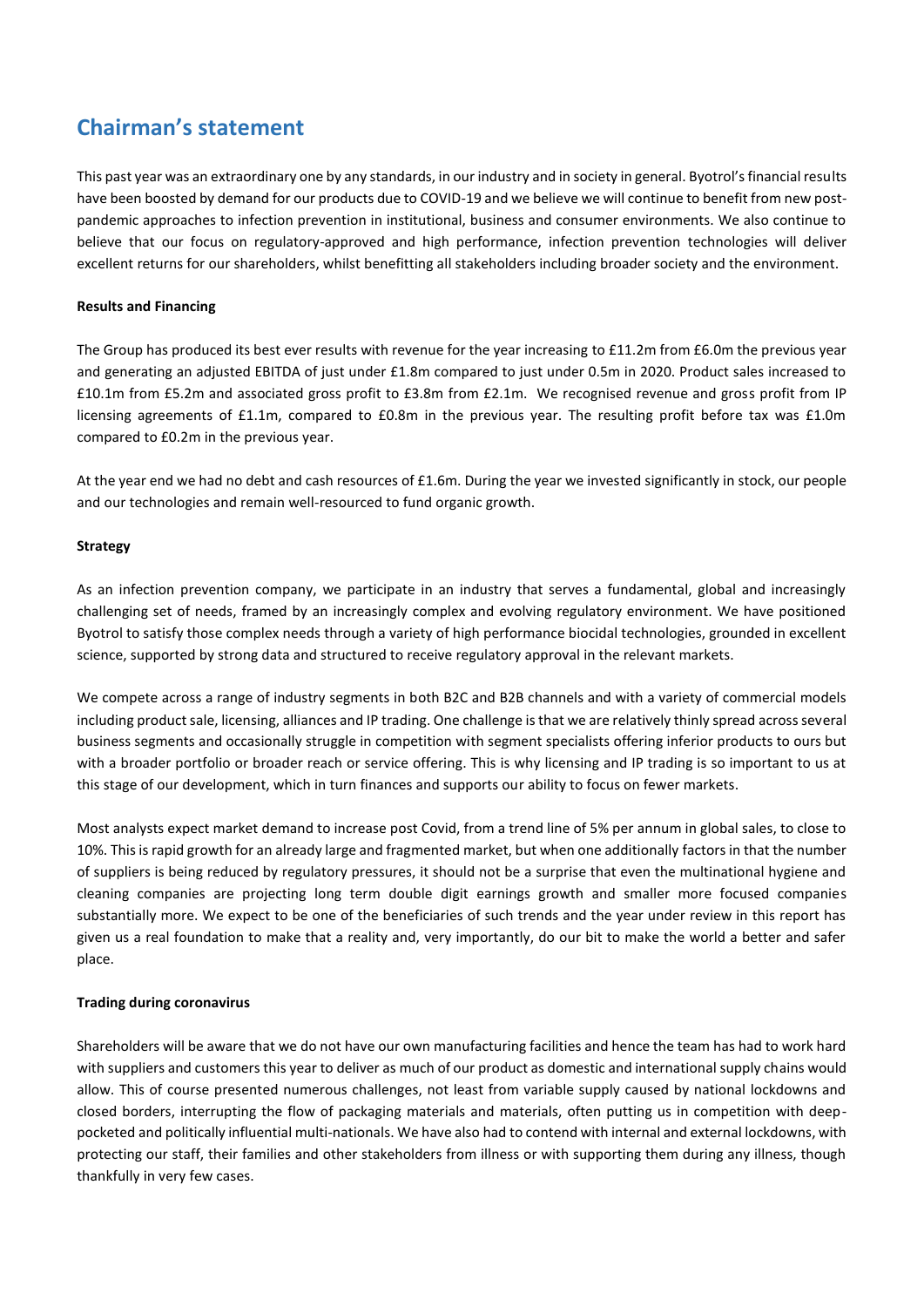Trading varied during the year, dependent on supply chains but also on the degree of lockdown in our markets. Very broadly, the first half was very good in sales terms as customers scrambled for product; as supply chains caught up with demand, Q3 started to settle back a little (but at levels higher than pre-Covid) and Q4 was relatively slow as our main market, the UK, went into another lockdown. We are a business that sells consumables mostly into institutional and business environments and, when they are closed down, consumption is low. Further details on this are given in the Chief Executive's report.

### **US operations**

We reported last year that we had concluded that we did not have the resources to go it alone in the US and as a result in May 2020 we licensed out our proprietary, EPA-approved surface sanitiser Byotrol24 to Integrated Resources Inc. ("IRI"). This agreement then led to a sub licence in the US in B2B and B2C with Turtlewax Inc. and a new relationship for Byotrol in Europe with Turtlewax Europe, which then agreed a direct licence with us for our European surface care formulations. We understand IRI has been doing well during the pandemic and we expect the commencement of royalty income from them in the current financial year.

In parallel with IRI, we have a financial interest in the US activities of Solvay SA, which has now launched Actizone, a long lasting anti-microbial surface technology that we helped develop, globally. We understand Solvay is progressing the necessary US registrations, but while we do not have visibility on exact timings and on likely customers we remain highly confident that they will be successful.

With those two agreements in place directly with Byotrol plc – and excellent de facto representation in the US - we have closed our US office and reduced the remaining costs to negligible levels (principally the costs of maintaining patents) and the results of the US operations are accordingly reported as a discontinued business in these accounts.

#### **Board and employees**

In my report last year, I announced that Dr Trevor Francis would be stepping down as Chief Technology Officer and take up a seat as a non-executive director. We then deferred that change as we needed our most experienced people in the business during the pandemic, and only now do we feel able to complete the process. So we thank Trevor for his very valuable extra input this year and again wish him well in his delayed retirement, whilst still looking forward to his input in Board meetings. As we reported last year Dr Till Medinger stepped down at the AGM and as a result I assumed the Chairmanship of the Audit Committee and Sean Gogarty was appointed Chairman of the Remuneration Committee.

The Byotrol team has been operating under substantial pressure throughout the financial year and has produced some good results. I want to put on record my thanks to all employees, currently numbering 39, for their efforts and commitment to the Company.

#### **AGM**

The Company's AGM is expected to be held on a date to be confirmed in September. We are hoping to hold this meeting in public in London, as pre-Covid, but that will clearly be dependent on legislation at the time. I have found our AGMs to be well attended in the past and I am pleased that the Q&A elements to date have been lively, and I hope informative. We value the participation of smaller and retail shareholders in these meetings and I encourage your attendance. The executive team will also be conducting retail investor presentations via familiar online platforms post results.

Further announcements and communication regarding the AGM and these other matters will be made in due course.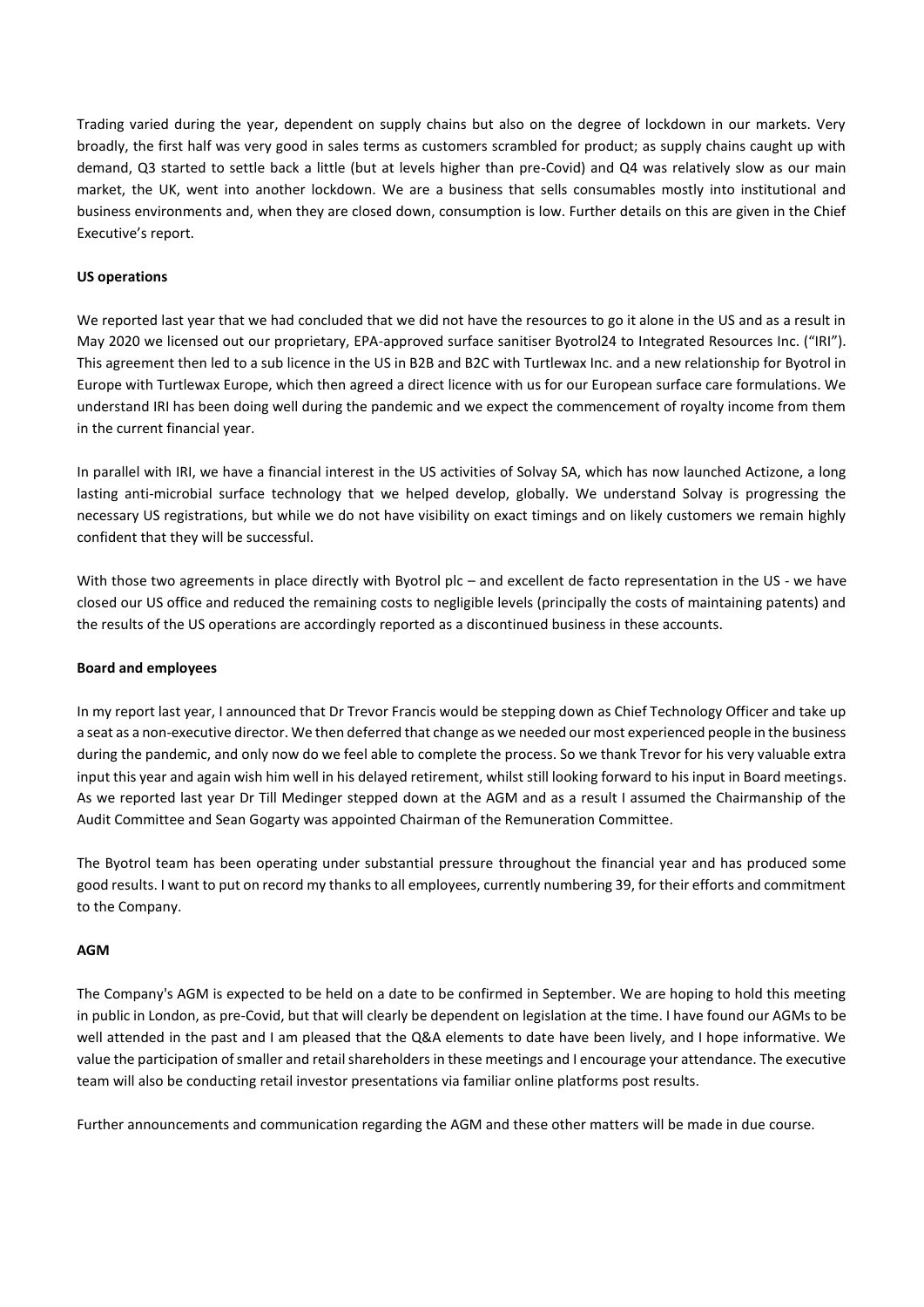#### **Prospects**

Our market background has changed for good and there is a new awareness of the damage viruses can do if unconstrained and it is clear that governments are not able to protect everybody all the time. Biocides - and other infection prevention technologies - now sit at the centre of protecting lives and human interaction, delivered by goverments but also used proactively by individuals, employers and institutions. Companies that deliver technologies that are efficacious, scienceled, validated by regulators and cognisant of risk/reward, including for the environment, should be very big winners . This is the positioning that Byotrol has been adopting for the last several years and which the team is very motivated to continue to exploit. Our strategy has therefore remained constant from pre-Covid through the worst of the pandemic and will remain in place post Covid, although there is an increasing need for us to focus more on fewer markets.

The slight imponderable this new financial year is the degree to which continued lockdowns are going to limit product sales. The first quarter has for instance been relatively slow, exacerbated by Brexit and by high levels of stock in the industry (and some heavy discounting as a result), but demand from potential licencees has correspondingly increased in preparation for the post Covid, virus-aware world. This means our sales mix may change over the year from initial expectations, but our commercial model has been designed to be flexible to deal and to generate profits in whatever the market conditions, within reason.

We continue to see many opportunities on our markets and continually review how best to maximise returns from them. Your Board remains optimistic for Byotrol's prospects and future growth.

**John Langlands Chairman**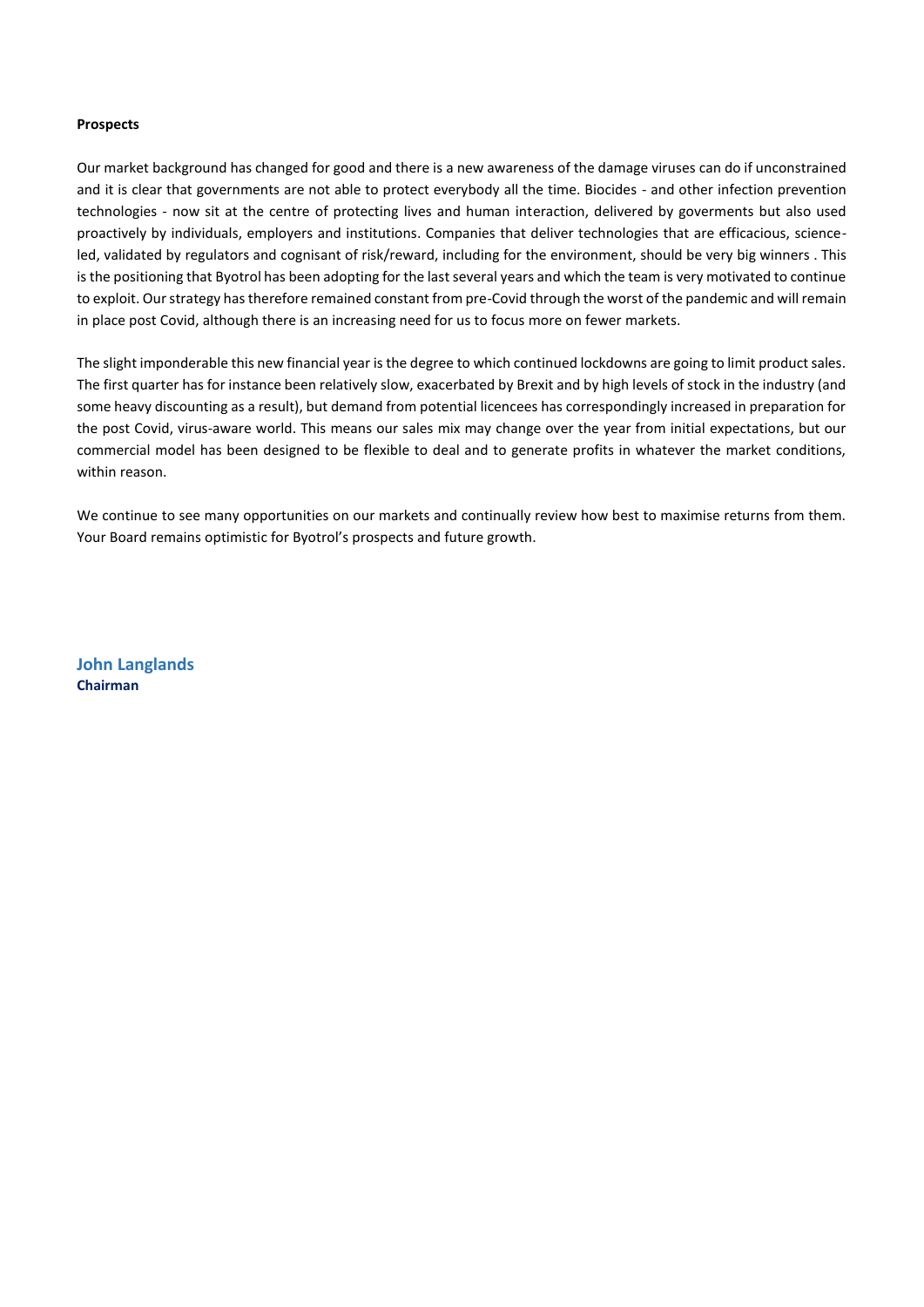# **Chief Executive Officer's statement**

This was another good year for Byotrol in business terms, exceeding the targets that we had set at the beginning of the year and improving on all key performance indicators. It was also an unusual year for obvious reasons, with performance and focus being heavily skewed by the Covid pandemic. Revenue for the year was £11.2m (from £6.0m the previous year), adjusted EBITDA just under £1.8m (FY20: £0.5m) and reported EPS (from continuing operations) 0.22p (FY20: 0.13p). At year end we had no debt and cash resources of £1.6m, plus already contracted minimum guaranteed future royalty payments from licences amount to around £1.6m. The Directors are pleased with these results and the continually improving health of the business. The long-term outlook for our sector remains outstanding and our strategic positioning within it appropriate and we believe scalable.

#### **Strategy and pragmatics**

Byotrol's positioning has worked well during the pandemic and we believe it will work well post pandemic. We focus on technologies and chemical formats that satisfy infection prevention needs and that have a degree of innovation and uniqueness that should generate sustainable and high returns. In recent times we have concentrated on biocidal chemicals in institutional and consumer markets, but the strategy also extends into other technical areas that we may add in future. Our markets are developing very quickly, and we need to be flexible as we grow.

The reality of market demand in the year under review was that we needed to focus on making and distributing as much of our product as we could, as fast as our supply chain could make them. Virtually all management time this year was therefore on servicing professional customers' heightened demand, and in particular doing what we could for the community by servicing first of all emergency and medical services alongside long-standing customers and secondarily on other new segments.

This meant, amongst other things, dealing with variable supplies of raw material ingredients, with national border closures, with extreme shortages in packaging materials and with logistical systems under extreme stress. The reality of having a completely outsourced supply chain is that the team therefore had to work with suppliers themselves under pressure and facing multiple demands on their time and resources. This meant we sometimes found ourselves in direct competition with multi-nationals many times our size and with deeper pockets – and political leverage - to finance sizeable forward orders, potentially squeezing us out.

All things considered, our team did very well to increase sales so effectively over this time and we are of course grateful for the excellent service received from our long-term suppliers, particularly in the UK. Our high level of operational gearing means that the margin from extra sales fed through to our bottom line, with no extra risk to the business through investing in in-house capacity. We almost doubled product sales in the year, whilst total costs rose by less than a quarter, contributing to EBITDA quadrupling over the year; and we do not have high fixed costs to manage as market conditions return to some degree of normality.

#### **Markets**

#### *Professional*

Full year revenues increased to £9.4m from £5.2m in the prior year, and gross profit to £4.1m from £2.5m. Within this, IP sales (including royalties from licensing) increased to £1.1m from £0.8m, split £0.23m in actual cash received and the balance recognised in revenue as discounted future guaranteed payments.

The gross margin from product sales in this segment in the year was 37% versus 38% in the prior year, reflecting extra cost of goods as supply chains struggled with demand and competition for raw materials.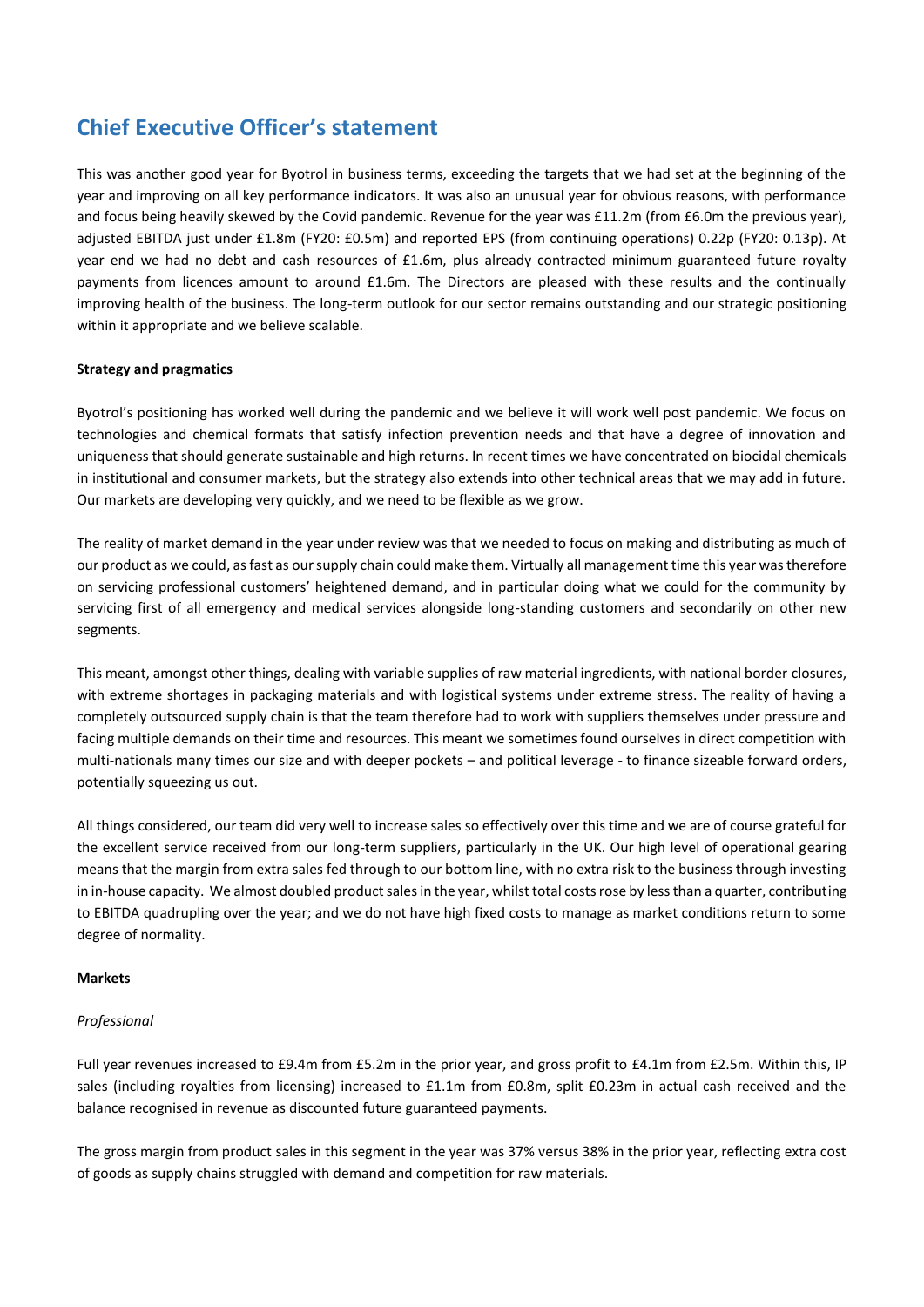Product mix in the year remained broadly consistent with previous years, with 85%% of sales in surface care and 15%% in hand hygiene. Customer mix varied through the year as lockdowns had differential impacts on channels; for example sales in H1 into veterinary groups and facilities management were slower than into human health environments as there were more temporary closures in the former.

Over the year, 25% of sales in Professional were into human health , of which the majority was under Medical Device Rules in the UK and EU.

We continued our strategy of licensing out technologies to third parties in markets that we cannot access ourselves directly for example for geographic reasons, or for cost of entry and service reasons. In the year under review we announced four such licence agreements, predominantly in the Professional segment but also potentially in Consumer in future, with:

- Integrated Resources Inc ("IRI") in the US. This agreement, signed in May 2020, gave IRI a group of specialist investors and manufacturing experts – exclusive rights over our EPA approved long lasting surface sanitiser Byotrol24. They are already making good progress on sales and on sub licensing, with a notable sub licensee Turtlewax Inc, already launched in the US in B2B and limited B2C
- Turtlewax Europe Limited, a subsidiary of Turtlewax, introduced to Byotrol by IRI, which has licensed our longlasting surface sanitisers in Europe for the automotive market. These are already available in Halfords in the UK, and further launches will take place in Europe once the various national registrations are completed
- SC Johnson Professional Limited in the UK, for alcohol-free hand sanitisers, sold under their brand into UK and Ireland hospitals. This agreement was signed in April 2020 and represented a strengthening in our existing relationship, moving from an existing relatively short-dated supply and manufacturing agreement to a longer-term technology licence with guaranteed minimum revenues
- Byoworks (PTY) Ltd in South Africa, a long-standing agent of the Group and now under new professional management. Byoworks has licensed all Byotrol technologies for distribution in sub-Saharan Africa, a geography that we could not reasonably and efficiently access ourselves directly

All of these agreements include minimum guaranteed royalty payments which are reflected in our balance sheet as longterm receivables/contract assets. We fully expect the actual royalties to exceed the minimums over time.

Regarding the other licence agreements in Professional markets signed in prior years (including with Tristel plc in non sporicidal surface disinfection in UK healthcare and dvanced Hygienics Inc. in US hand sanitisers), all are currently performing to our expectations We are particularly excited about the potential returns from Solvay SA, which has now launched globally Actizone, the long-lasting antimicrobial surface sanitiser that Byotrol co-developed and that will pay Byotrol an ongoing commission linked to Solvay's sales. Solvay's CEO has been encouragingly describing this as a "potential blockbuster" technology on recent investor calls and we continue to expect to report the first sales-based income from this relationship in FY22 in both Professional and Consumer markets worldwide.

#### **Consumer**

Full year revenues increased to £1.8m from £0.8m in the prior year, and gross profit to £0.7m from £0.4m, all from product sales. We did not agree any consumer-oriented IP transactions in this year, although we expect that licences with Solvay, Turtlewax and Byoworks will lead to royalty income from consumer sales in due course.

The gross margin from product sales in this segment in the year was 39% versus 51% in the prior year, reflecting increased costs from finding suppliers outside China for our petcare business whilst China was effectively closed for international business.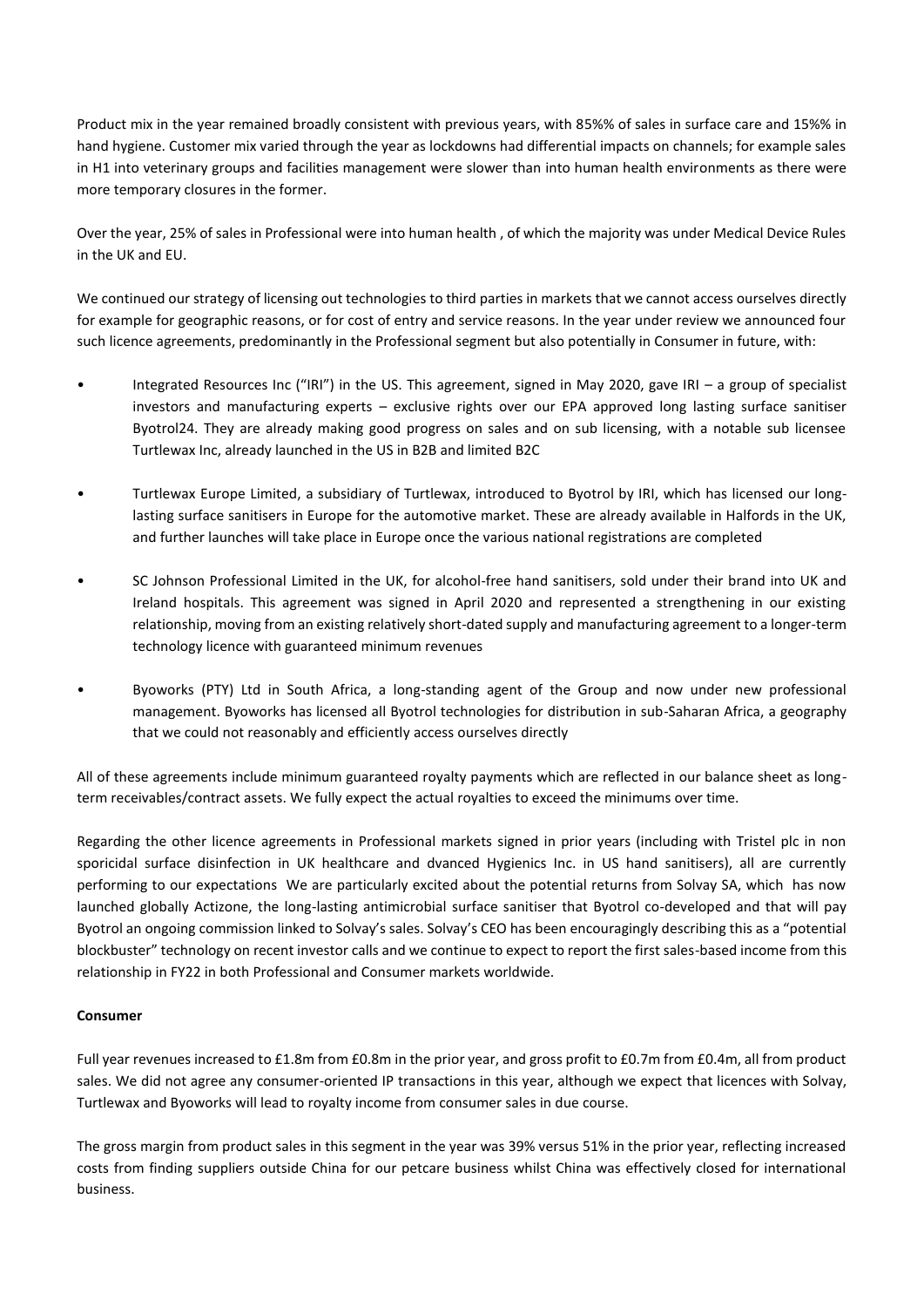Sales across existing customers all increased in this segment, especially into Japan via our long-standing agents in pet and healthcare. One particular success was working with Boots to increase our alcohol-free, anti-viral hand sanitising foam into all 2,500 Boots UK stores. We continue to look at methods of building on our retail and direct-to-consumer presence and have been putting more resource into this area since year end.

In consumer surface care, matters have been helped but also complicated a little for us by launches from two global FMCGs into our core long-lasting anti-microbial claims space - Microban (backed by P&G) and Lifebuoy (Unilever). The good news for us is that significant advertising and promotion spend is now going into the long-lasting category in global consumer markets and we believe our product performs better than those new arrivals. The challenge we have now is to be noticed and heard when we have much less marketing fire power to employ. We do have some initiatives under way that we hope will take advantage of the opportunity.

As reported in our Interim statement, resource invested in Consumer was relatively light his year compared to Professional, which in the period was taking up the majority of our management and supply chain capacity.

#### **Research and Development**

Much of our R&D resource this year was invested into:

- solidifying and validating our products' efficacy against coronavirus, both for instant and longer-lasting elimination claims
- Testing and approving new formulations and packaging options for our products when supply chain limitations necessitated change
- ensuring relevant regulatory approval for our products, now as a non-EU country

We also made excellent progress in three technical areas, namely:

- in our research programme into seaweed as a potent anti-viral, where we secured a Innovate UK grant of £350k over 16 months to fund investigations into the mode of action behind the observed potency, which in turn should lead to a clear direction on what route to commercialisation we should adopt. This project continues very encouragingly, with interest in the project now emerging from potential partners ranging across surface and skin sanitising, nutraceuticals and pharmaceuticals
- we opened a fully-staffed class 2 virology laboratory in our scientific facilities at Thornton Science Park in Cheshire. This is a big step for a company of our size but we see it as a key element of our strategy and excellent technical leadership and support for product sale and for licensing
- in February 2021 we announced that we had developed and validated a test protocol to support long-lasting efficacy of anti-microbials against viruses. We believe we are the first company to support such claims and we hope that it well help to challenge an increasing number of competitors making dubious long-lasting claims, including fudging the difference between bacteria and viruses. Regulators will undoubtedly catch up with offenders in due course, but it may take time without technical support from companies such as Byotrol

Total cash spend into technical activities this year was £0.51m compared to £0.43k in the previous year, representing around 10% of total costs net of around £0.19m of these cash costs which were capitalised; no cash R&D tax credit was accrued this year as the relevant subsidiary was profitable for tax purposes.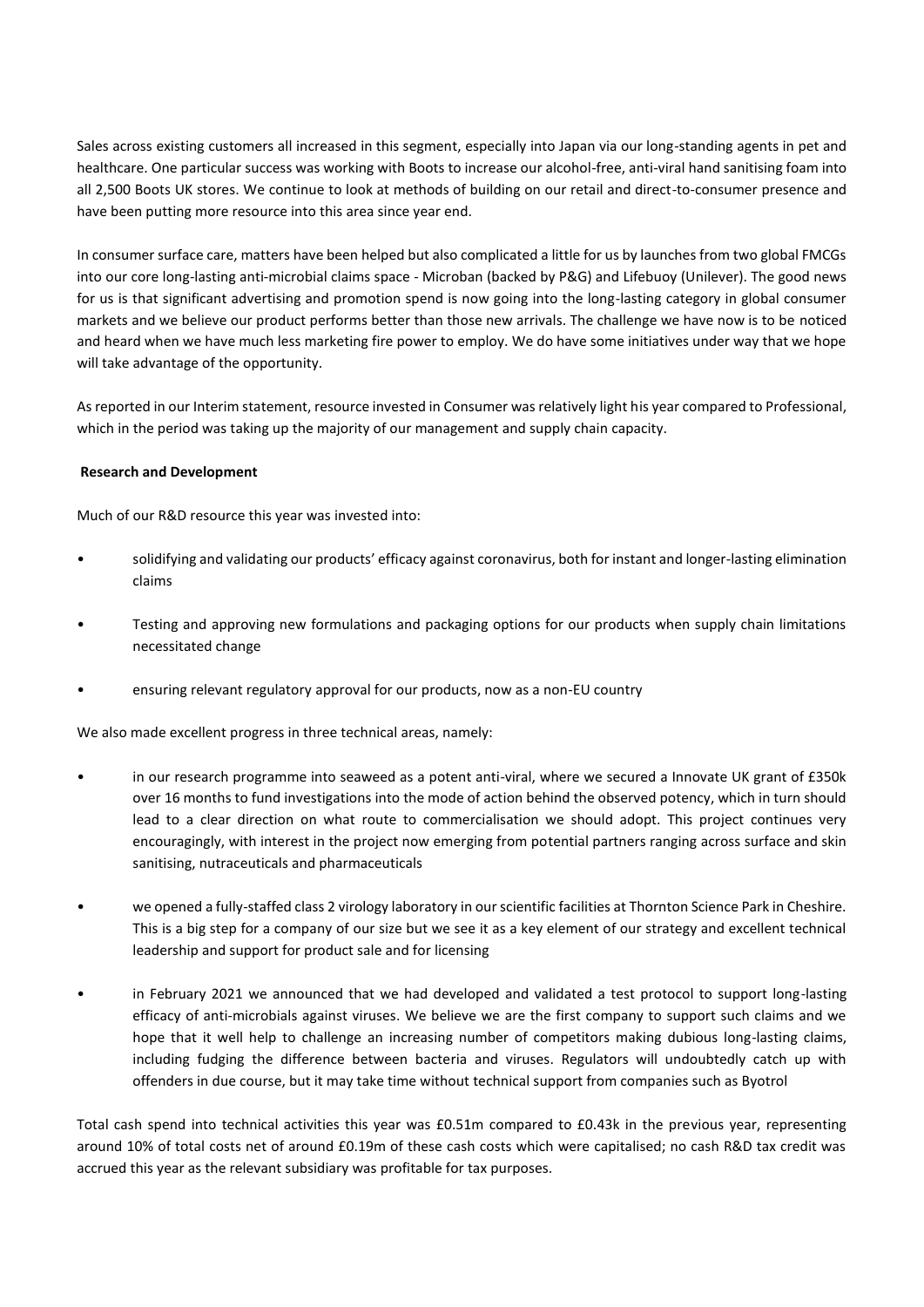#### **Outlook**

Your Board remains very excited about the opportunities in our industry, sees multiple routes to profitable growth and believes in the strategy we have now been adopting for many years.

In the short term, product sales are likely to be softer than during the pandemic as our industry works through a degree of overstocking and increased capacity, caused by the unforeseen and extended UK (and overseas) lockdown into the summer 2021. Byotrol is primarily focussed on selling consumables into business and institutional environments, which is not a buoyant market when those environments are closed down. However, demand for our IP remains strong, either as licences or alliances/partnerships and we expect such agreements to underpin and promote profitability for the current financial year and beyond.

It is clear that our targeted markets and customers are becoming more and more knowledgeable on the technical aspects of products such as ours and are now more insistent on proper data support and regulatory approval, all of which we have proved to an excepionally high standard. We remain convinced that Byotrol will be long-term winners in this new environment, to the great benefit of shareholders, but also to the benefit of our broader stakeholders and to the environment. We look forward with both enthusiasm and confidence in delivering further progress in this growing market.

**David Traynor Chief Executive Officer**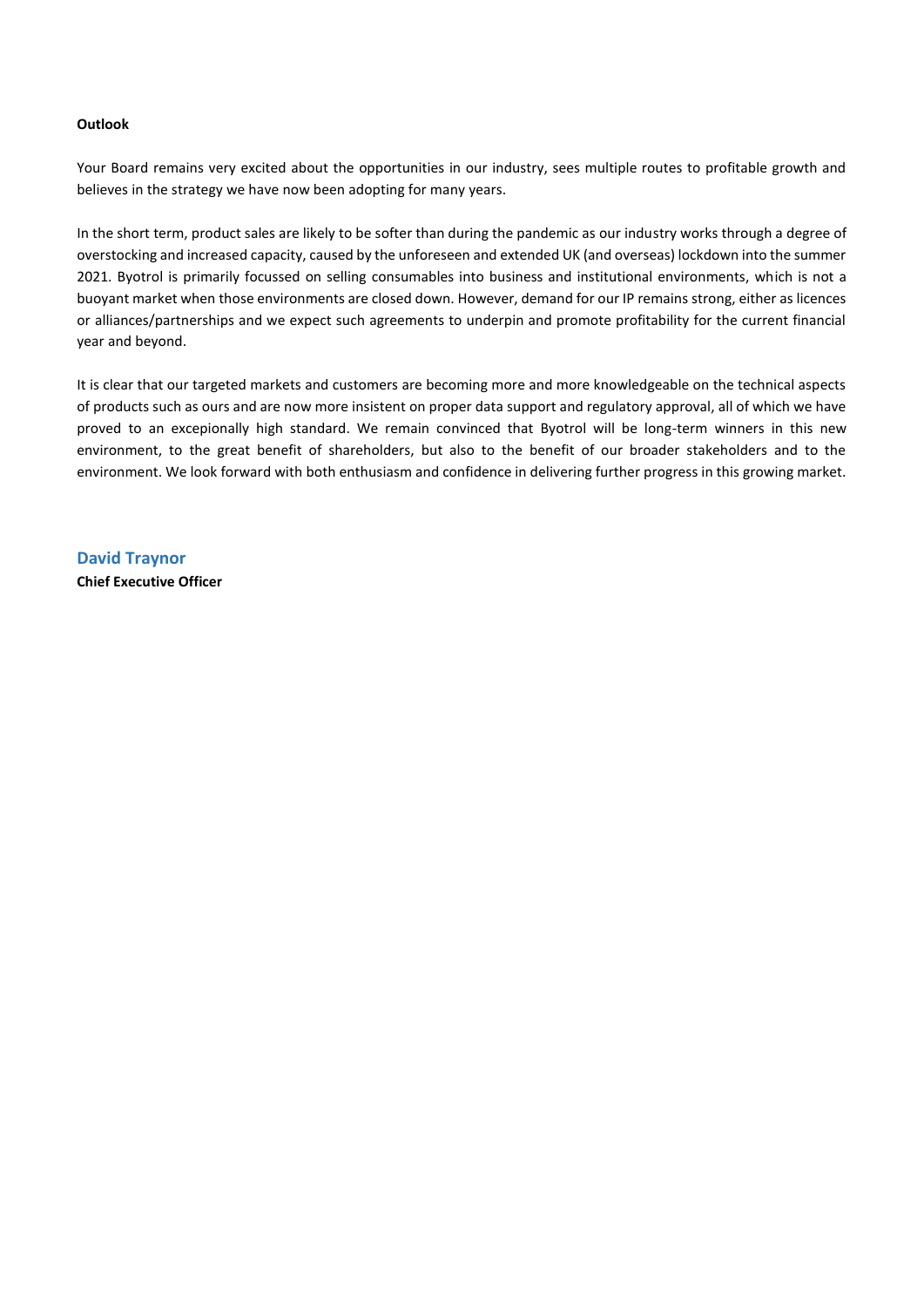# **Financial review**

Our results for the year show the results of the Group's positioning in previous years, enabling us successfully to satisfy extraordinary demand during the Coronavirus pandemic whilst continuing to monetise the Group's proprietary technologies by way of IP licensing transactions with a number of third parties which will provide cash income for several years to come.

During the year, the Board took the view that the Group's US trading operations were unlikely to be viable in the medium term and accordingly they were closed down following the licensing of the technology in US and related territories to a third party; the FY21 figures below (unless specified otherwise) relate solely to the continuing operations of the Group, and the FY20 figures have been restated to exclude the US operations.

# **Income Statement**

#### **Revenue**

### *Professional*

Revenues for product sales increased by 89% to £8.33m from £4.41 m, with gross profit increasing from £1.69m to £3.07m; not unexpectedly sales of surface cleaners were particularly strong. In addition, approximately £1.1m of income arose from royalty and licensing activities (2020: £0.78m).

#### *Consumer*

Revenues for product sales increased by 117% to £1.80m from £0.83m, with gross profit increasing from £0.42m to £0.71m.

#### *Finance income*

In addition to the above, notional finance income arose from the imputed cost of funds on long-term contracts (£53,000 in 2021; 2020: £33,000). This has been added back to adjusted EBITDA in the calculation set out in Note 7.

### **Cost of sales**

Cost of sales of £6.36m (2020: £3.13m) represents the direct manufacturing costs of products and the cost of logistics (warehousing, transport etc). Given the mix of Byotrol's activities, gross margin across the sales mix is not a particularly meaningful measure of performance and is better considered on a segmental by product basis. In the Professional segment (excluding royalties, IP etc.), the gross margin fell marginally to around 37% (2020: 38%), largely due to difficulties in the supply chain and the effect of certain suppliers increasing prices (and in some cases surcharging) during the peak of the coronavirus pandemic. For the Consumer business (again excluding royalties, IP etc.) the gross margin fell to 39% (2020: 51%): in this segment the Group's activities are smaller and more concentrated and hence supply chain pressures were harder to pass on to underlying customers (additionally there is a broader spread of customers and hence margins can vary considerably depending on the end customer).

#### **Overhead expenses and research and development**

Overhead costs were in line with a planned modest expansion of resources with an increase from £2.4m to £3.2m. Of this, some £1.86m (2020: £1.59m) related to staff costs. Cash research and development costs increased slightly to £0.51m (2020: £0.41m). The Group continues to invest in the research and development of further anti-microbial products and has 9 employees in its research and development department.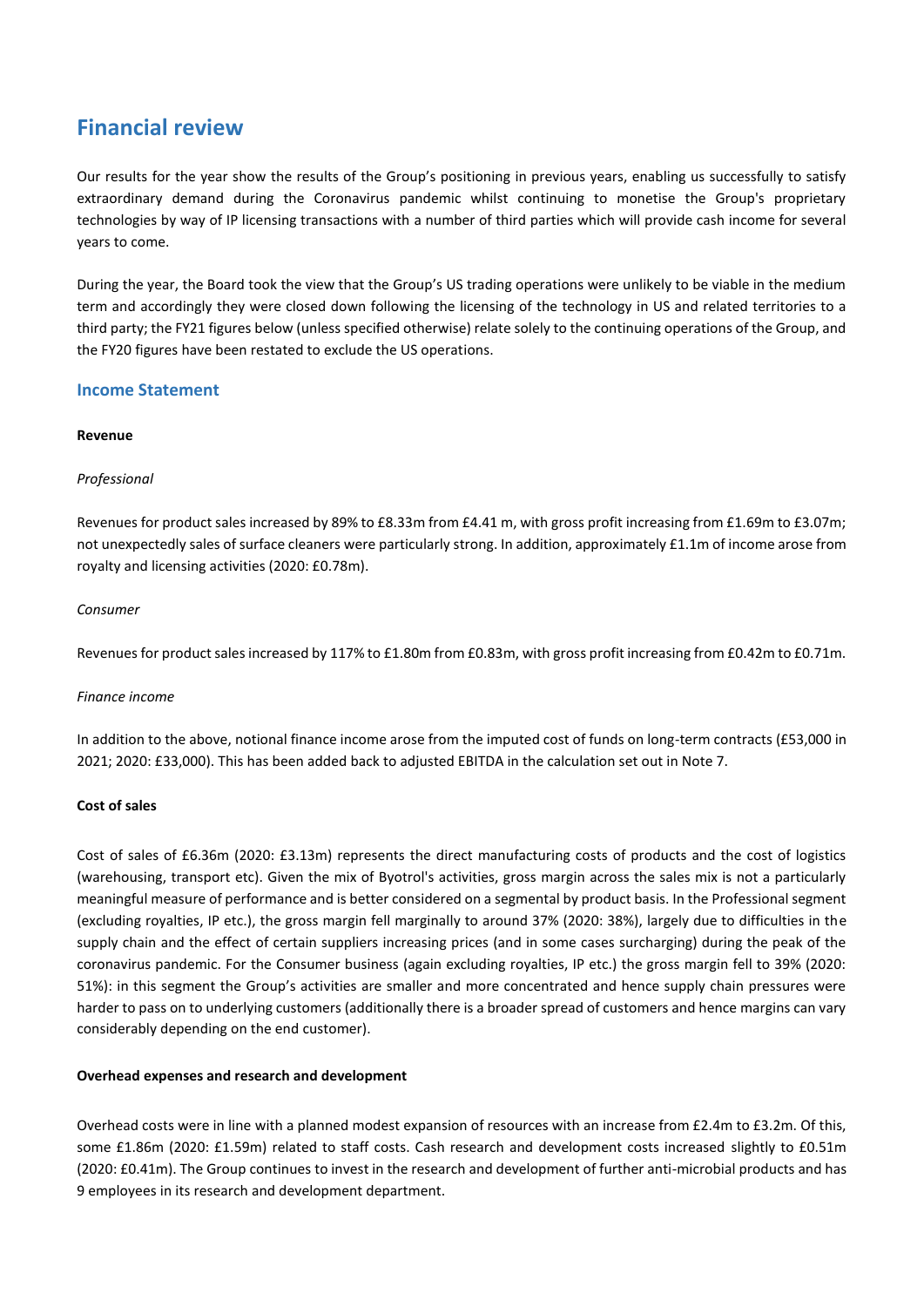Furthermore, the Group continues to collaborate with respected research institutions (typically universities) to supplement the internal resource. In particular, during the year the Group successfully applied for a £350,000 UK Innovate grant in conjunction with Liverpool University to investigate the mode of action of seaweed extracts in achieving the excellent antiviral performance we have discovered in our own lab testing to date.

During the year we completed construction and setup of a dedicated virology lab in our head office in Thornton Science Park, Cheshire, staffed by two specialist virologists. This, together with the other investment referred to above, is essential for the maintenance of the Group's market position and for future growth.

#### **Finance income and expense**

Finance income arises both from interest receivable on interest-bearing deposits as well as notional interest arising on contracts with a "Significant Financing Component" as defined by IFRS 15. The increase in the latter from £33,000 to £53,000 relating to a number of contracts signed in the year as well as in previous years.

Total finance expense of £44,000 fell from £0.13m in FY20; however, the majority of the FY20 figure related to the noncash cost of amounts arising from the discounting of liabilities related to contingent consideration relating to the acquisition of Medimark to their expected value at the relevant reporting date. The balance comprises cash interest on the Group's factoring facility, bank charges and an element of lease expenses now recognised as interest under IFRS 16. The factoring facility was terminated during the year and hence no further interest or administrative charges arise on this; however, the Group continues to incur modest finance charges relating to (for example) online routes to market such as eBay and Amazon.

### **Profitability**

Adjusted EBITDA increased by 278% in the year to £1.78m (2020: £0.47m). The Group's pre-tax profit from continuing operations was £1.04m (2020: £0.17m). After a tax charge of £58,000 (2020: £0.38m credit) this resulted in statutory EPS of 0.22p (2020: 0.13p) and 0.29p on an adjusted basis (2020: 0.11p).

#### **Taxation**

Taxable profits arising in the year to 31 March 2021 were wholly off-settable against tax losses brought forward and accordingly no current taxation was payable. Significant tax losses remain available to the Group; however, given the uncertainty of timing of realisation of these losses, the deferred tax asset relating to such assets was partly derecognised with a resulting deferred tax charge of £0.13m (2020: £0.43m)

A non-cash tax credit also arises from the amortisation of a deferred tax liability relating to the intangible assets acquired as a result of the acquisition of Medimark.

# **Statement of Financial Position**

#### **Goodwill and other intangible assets**

*Goodwill, customer relationships and brands*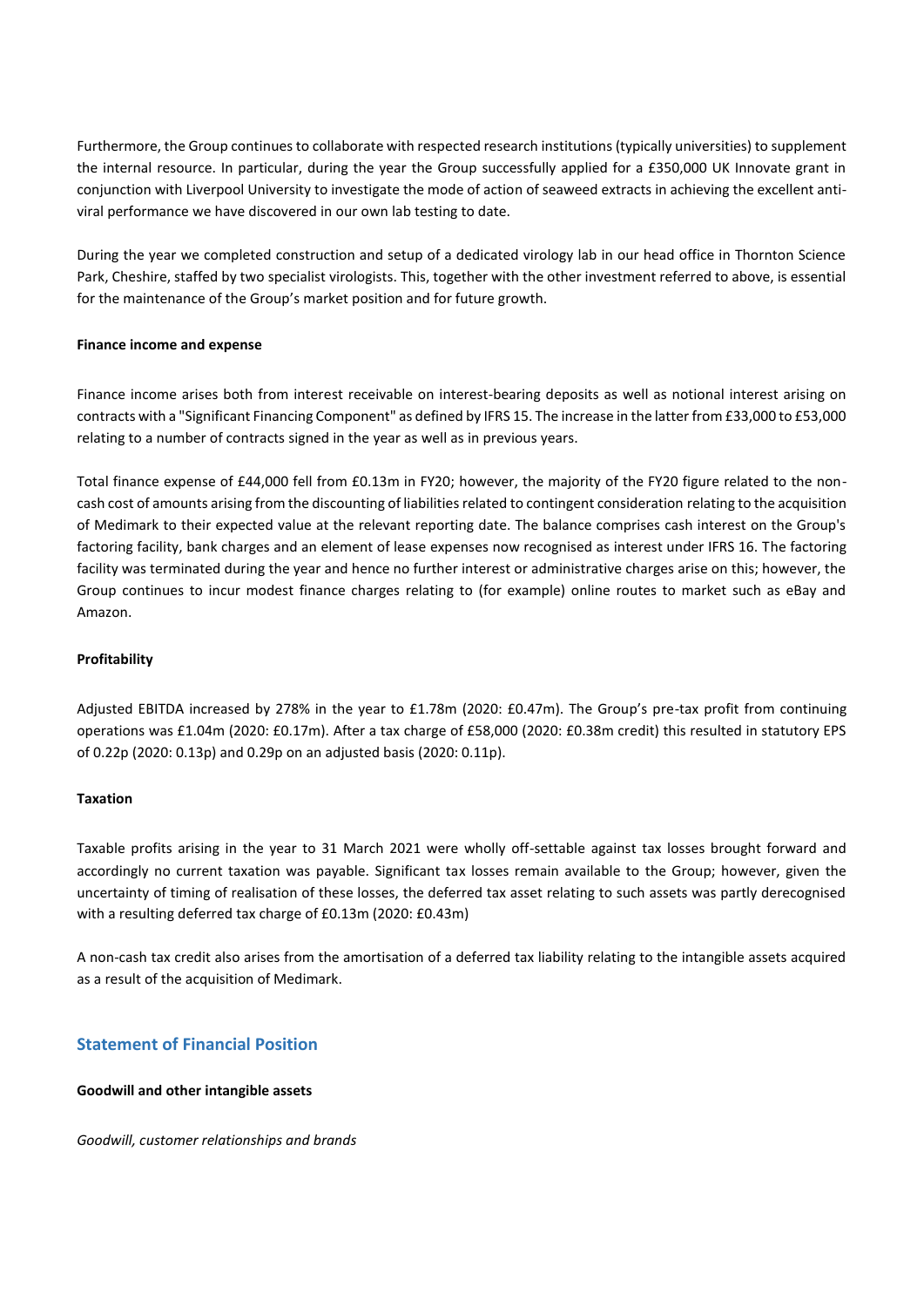The intangible assets acquired as part of the acquisition of the Medimark business in 2018 comprised principally customer relationships, various brands, as well as other IP relating to the capitalised value of efficacy testing and other relevant licensing activities. Net of accumulated amortisation for the year, the net book value of the customer relationships and brands acquired was approximately £1.78m at the year end (2020: £2.04m). Goodwill arising on acquisition was £0.50m, which remains unchanged.

#### *Development costs*

Development costs represent the capitalised value of work undertaken (either internally or externally by appropriate consultants) to develop and protect patents, know-how and other similar assets when they pass the criteria for capitalisation under the Group accounting policy. The amortised balance at 31 March 2021 was £1.12m (2020: £0.94m) after capitalising expenditure of £0.33m and amortisation of £0.14m. Some £90,000 of this expenditure related to the Group's activities in developing the biocidal properties of seaweed and the remainder related to various programmes in support of existing technologies (or extensions thereto) used by the Group either in response to specific customer requirements or regulatory developments.

#### *Patents and licences*

The Group continues to protect its IP by registering patents when relevant. During the year, certain patents in geographies where it was felt the likely benefits of retaining the patents were outweighed by the cost of maintaining them were allowed to expire. The book loss arising from this abandonment was £0.11m. Following this and expenditure of £66,000 and amortisation of £43,000, the book value of such patents and licences was £0.13m (2020: £0.22m).

#### **Property, plant and equipment**

Expenditure of £55,000 on property, plant and equipment relates principally to £33,000 (2020: £21,000) spent on laboratory equipment to support the needs of the business, notably a new virology lab. Depreciation in the year amounted to £26,000 (excluding amounts relating to Right-to-Use assets now recognised under IFRS 16) (2020: £28,000); as a result the aggregate net book value of property, plant and equipment increased to £84,000 (2020: £54,000).

#### **Inventories**

Inventories comprise raw materials, work in progress and finished goods held at the Group's third-party contract manufacturers for sale to customers. Total inventory held at the year-end rose significantly from £0.29m in 2020 to £1.10m in 2021 – the FY20 year-end figure reflected a low point as a result of the sales upturn in the last month of FY20 and the closing FY21 figure represents a high point as additional stock was taken on to satisfy demand. Given the rapid turnover of inventory, write offs in the year were minimal and stock levels now have returned to a normalised figure of around £0.8m.

#### **Trade receivables**

Trade receivables arising from product sales declined to £0.88m (2020: £1.22m); however, the FY20 figure reflects the sharp upturn in sales experienced in the last month of that year in the then early stages of the coronavirus pandemic, whilst the FY21 figure reflects a more normal level of sales.

Trade receivables also arise for the Group where the consideration for the sale or licence of IP (on a "right to use" basis) is structured as a series of fixed sums payable over several years. Usually there are sales-based royalties over and above these fixed sums; however, these are recognised in the period that they arise – the fixed sums are recognised on the transfer of the IP at their present value (as discounted at an imputed cost of funds). Of the total trade receivables relating to IP transactions, £0.40m was due in one year (of which £0.20m was the result of a deferred income payment due on 31 March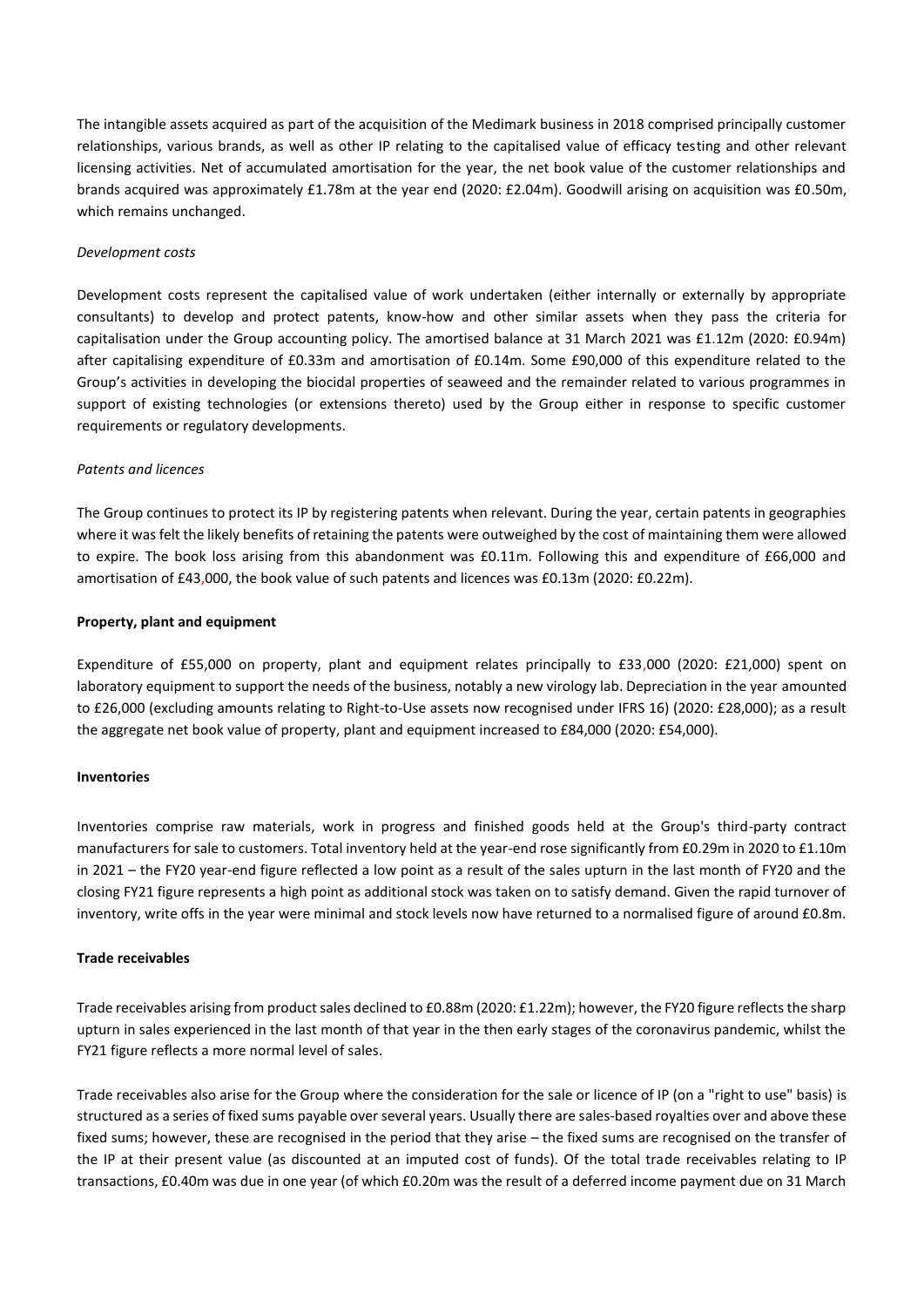but received on 6<sup>th</sup> April) (2020: £0.55m) and £1.25m was due after one year (£0.71m). Of this balance, £0.75m was due to be collected within 2-5 years and £0.50m after 5 years (2020: £0.32m and £0.39m respectively).

The Group has stringent credit control policies and will not contract with customers who present an undue credit risk. In addition, the Group may request pro forma (i.e. advance) payments from new customers or existing customers who wish to increase the volume of business they do with the Group above a pre-agreed credit limit. As a result, the impairment charge for the year was minimal at £8,000 (including the expected credit loss provision required by IFRS 9 of £17,000) (2020: £35,000).

#### **Trade and other payables**

Trade payables fell in the year from £0.83m to £0.74m as did accruals and deferred income from £0.37m to £0.18m, notably as fewer customers were required to pay upfront for increased (or new) order volumes.

# **Statement of Cash Flows**

#### **Cash flow and financing**

Operating cash inflow from continuing activities for the year was £0.78m (2020: £0.34m outflow); this includes an outflow of c. £0.8m relating to purchase of stock. Expenditure capitalised as development of intangible assets was slightly more than that in the previous year (2021: £0.39m; 2020 £0.30m), as was expenditure on tangible assets (2021: £55,000; 2020 £24,000). The Group repaid in full its invoice discounting facility in the year resulting in a net cash outflow of £0.30m.

#### **Capital reduction**

The capital reduction approved by the Group's shareholders in November 2020, together with significantly increased profitability in the past two years, have increased the Group's consolidated retained earnings by over £30 million.

#### **Summary**

The Group finished the year in robust financial health and free of debt. Our historic investment in intellectual property, enhanced by the trading relationships acquired as part of the Medimark acquisition positioned us well for the considerable upturn in demand during the year and continues to form a sound base for both product sales as well as further monetisation of the IP portfolio by way of licensing deals.

**Nic Hellyer Chief Financial Officer**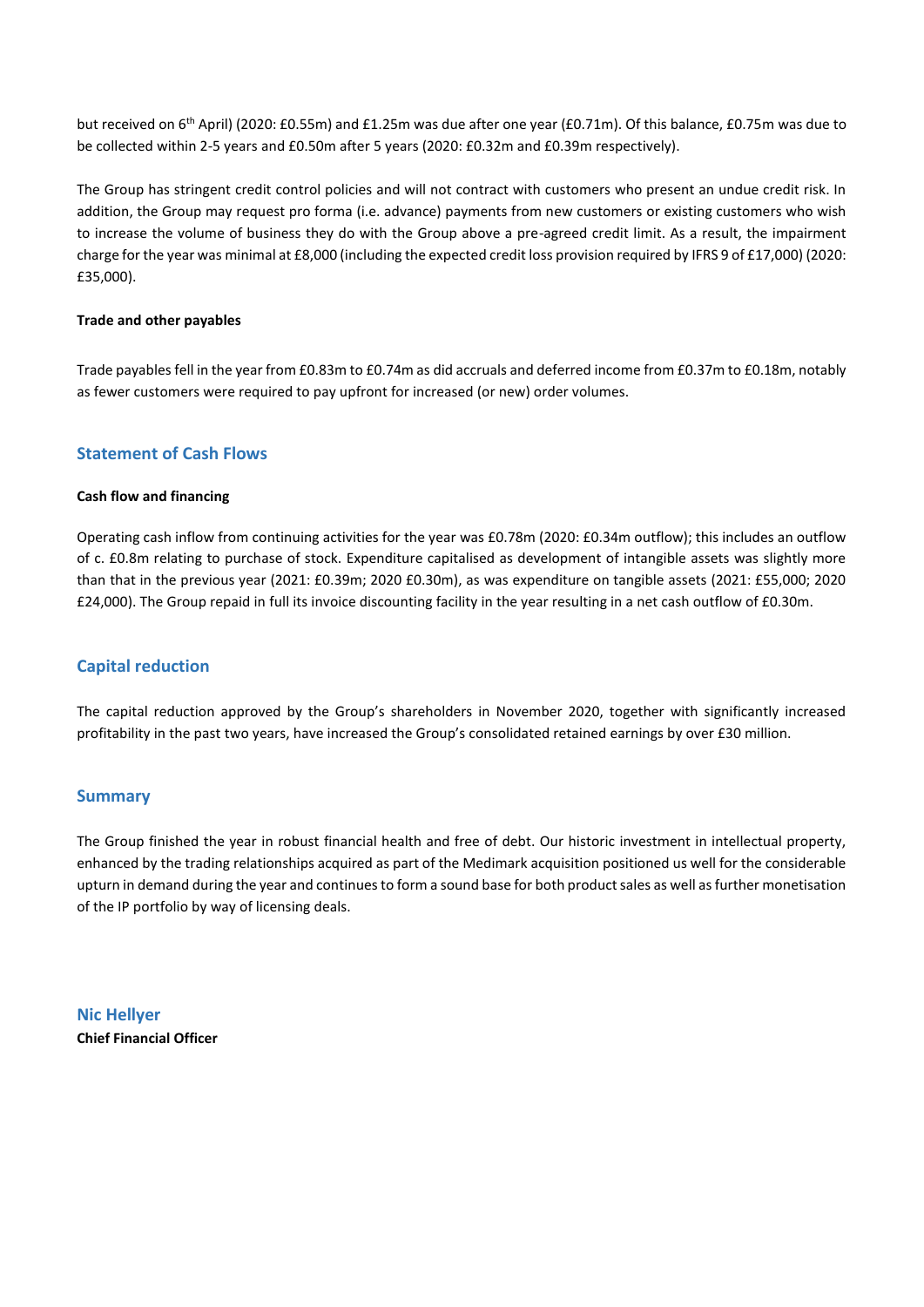# **Group Statement of Comprehensive Income**

|                                                                | <b>Note</b>    | 2021<br>£'000     | 2020                         |
|----------------------------------------------------------------|----------------|-------------------|------------------------------|
|                                                                |                | (audited)         | £'000<br>(audited, restated) |
| Revenue                                                        | 5              | 11,214            | 6,016                        |
| Cost of sales                                                  |                | (6, 359)          | (3, 126)                     |
| <b>Gross profit</b>                                            |                | 4,855             | 2,890                        |
| Adjusted administrative expenses                               | 6, 8           | (3,486)           | (2,743)                      |
| Adjusted operating profit/(loss)                               |                | 1,369             | 147                          |
| <b>Exceptional items</b>                                       | $\overline{7}$ |                   | 382                          |
| Amortisation of acquisition-related intangibles                |                | (243)             | (243)                        |
| Share-based payments                                           | 11             | (111)             | (47)                         |
| <b>Operating profit</b>                                        |                | 1,015             | 239                          |
| Finance income                                                 | 12             | 66                | 59                           |
| Finance expense                                                | 13             | (44)              | (128)                        |
| Profit/(loss) before taxation                                  |                | 1,037             | 170                          |
| Income tax (charge)/ credit                                    | 14             | (58)              | 377                          |
| Profit for the year from continuing operations                 |                | 979               | 547                          |
| <b>Discontinued operations</b>                                 |                |                   |                              |
| (Loss) for the year from discontinued operations               | 15             | (98)              | (213)                        |
| Profit for the year                                            |                | 881               | 334                          |
| Other comprehensive income/(expense):                          |                |                   |                              |
| Items that may be reclassified subsequently to profit or loss: |                |                   |                              |
| Exchange differences on translation of foreign operations      |                | (98)              | 7                            |
| Other comprehensive income, net of tax                         |                | (98)              | 7                            |
| Total comprehensive income for the year                        |                | 783               | 341                          |
| Total comprehensive income for the year arises from:           |                | 881               | 559                          |
| - continuing operations                                        |                | (98)              | (218)                        |
| - discontinued operations                                      |                | 783               | 341                          |
| Earnings per share - from continuing operations                |                |                   |                              |
| Attributable to the owners of Byotrol plc (basic)              | 16             | 0.22p             | 0.13p                        |
| Attributable to the owners of Byotrol plc (diluted)            | 16             | 0.22p             | 0.13p                        |
|                                                                |                |                   |                              |
| Earnings per share - from discontinued operations              |                |                   |                              |
| Attributable to the owners of Byotrol plc (basic)              | 16             | (0.02)p           | (0.05)p                      |
| Attributable to the owners of Byotrol plc p (diluted)          | 16             | (0.02)p           | (0.05)p                      |
| Earnings per share - from profit for the year                  |                |                   |                              |
| Attributable to the owners of Byotrol plc (basic)              | 16             | 0.20 <sub>p</sub> | 0.08p                        |
| Attributable to the owners of Byotrol plc (diluted)            | 16             | 0.20p             | 0.08p                        |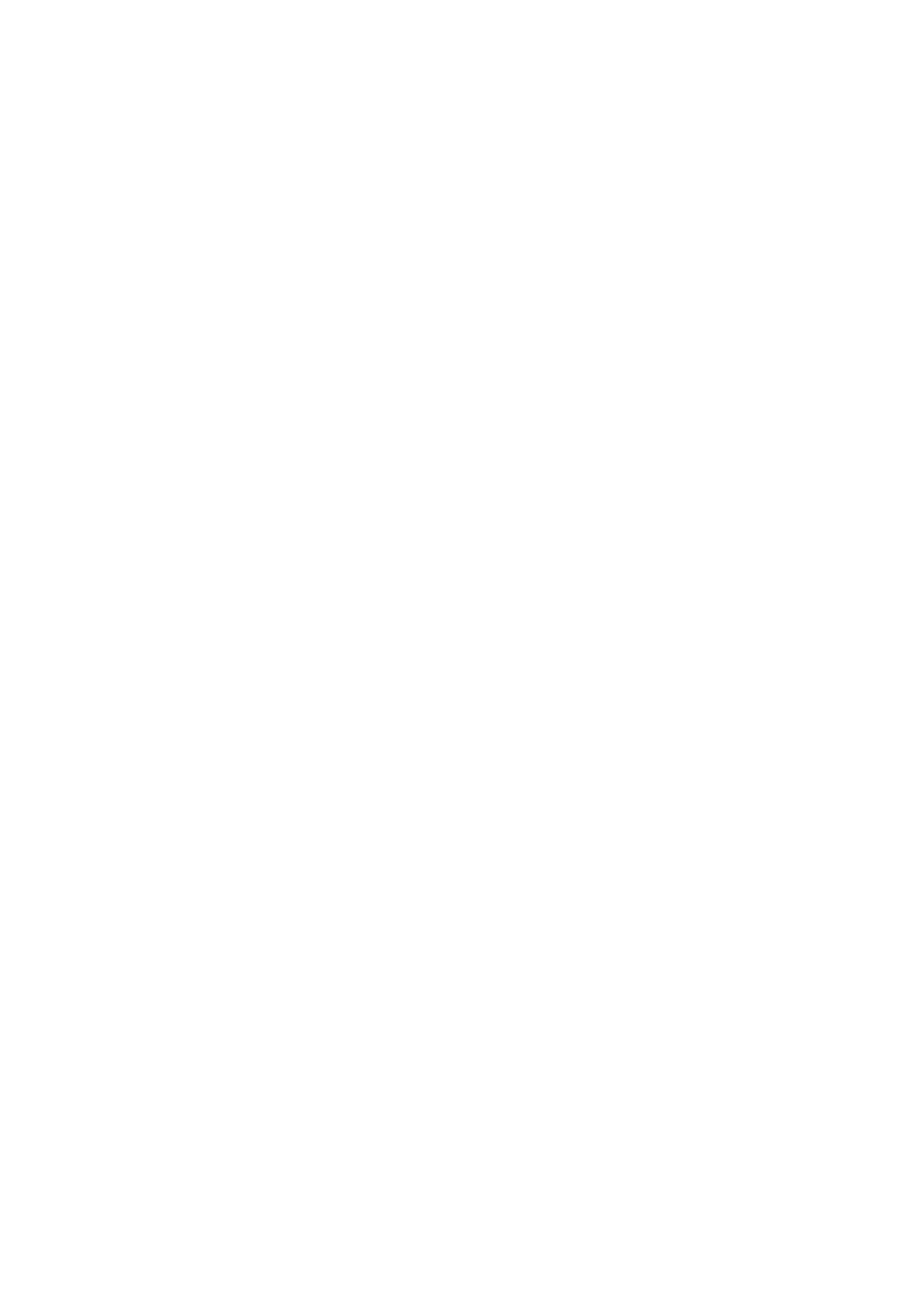# **Group Statement of Financial Position**

| ul tile year ended 31 Martii 2021 | <b>Note</b> | 2021<br>£'000<br>(audited) | 2020<br>£'000<br>(audited) |
|-----------------------------------|-------------|----------------------------|----------------------------|
| <b>Assets</b>                     |             |                            |                            |
| <b>Non-current assets</b>         |             |                            |                            |
| Intangible assets                 | 19          | 3,552                      | 3,691                      |
| Tangible assets                   | 20          | 84                         | 54                         |
| Right-of-use assets               | 21          | 30                         | 69                         |
| Deferred tax assets               | 22          | 315                        | 431                        |
| Trade receivables                 | 24          | 1,249                      | 714                        |
|                                   |             | 5,230                      | 4,959                      |
| <b>Current assets</b>             |             |                            |                            |
| Inventories                       | 23          | 1,099                      | 285                        |
| Trade and other receivables       | 24          | 1,614                      | 2,185                      |
| Cash and cash equivalents         |             | 1,598                      | 1,712                      |
|                                   |             | 4,311                      | 4,182                      |
| <b>TOTAL ASSETS</b>               |             | 9,541                      | 9,141                      |
| <b>Liabilities</b>                |             |                            |                            |
| <b>Non-current liabilities</b>    |             |                            |                            |
| Lease liabilities                 | 25          | 4                          | 31                         |
| Deferred tax liabilities          | 22          | 348                        | 394                        |
|                                   |             | 352                        | 425                        |
| <b>Current liabilities</b>        |             |                            |                            |
| Trade and other payables          | 26          | 1,023                      | 1,319                      |
| Short term borrowings             | 27          |                            | 296                        |
| Lease liabilities                 | 25          | 26                         | 39                         |
|                                   |             | 1,049                      | 1,654                      |
| <b>TOTAL LIABILITIES</b>          |             | 1,401                      | 2,079                      |
| <b>NET ASSETS</b>                 |             | 8,140                      | 7,062                      |
| Issued share capital and reserves |             |                            |                            |
| Share capital                     | 28          | 1,116                      | 1,101                      |
| Share premium                     | 28          | 190                        | 28,423                     |
| Other reserves                    | 28          | 728                        | 1,891                      |
| Retained earnings                 |             | 6,106                      | (24, 353)                  |
| <b>TOTAL EQUITY</b>               |             | 8,140                      | 7,062                      |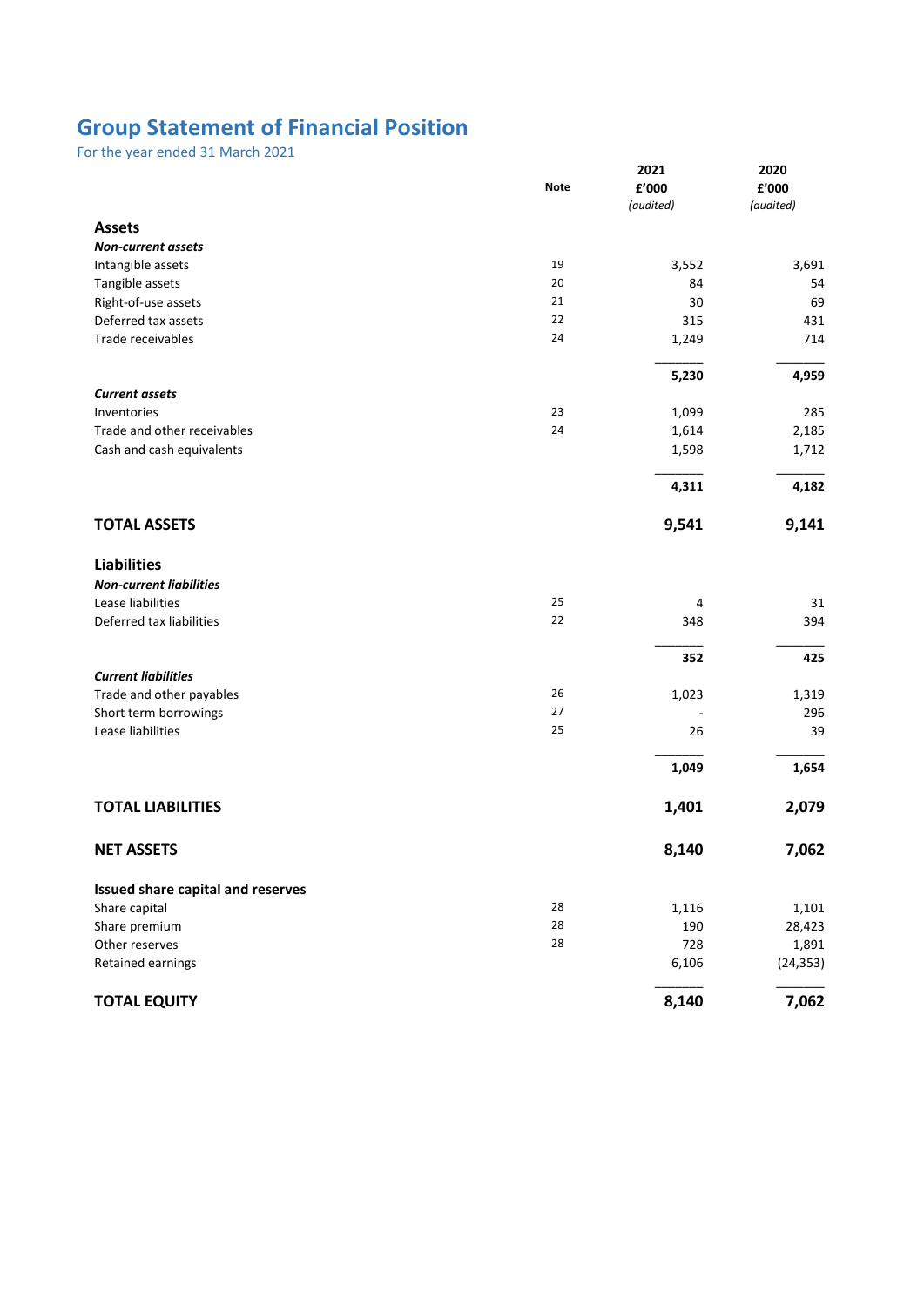# **Group Statement of Cash Flows**

|                                                                          | 2021<br>f'000 | 2020<br>£'000       |
|--------------------------------------------------------------------------|---------------|---------------------|
|                                                                          | (audited)     | (audited, restated) |
| Cash flows from operating activities                                     |               |                     |
| Profit for the year                                                      | 881           | 334                 |
| Adjustments for:                                                         |               |                     |
| Finance income                                                           | (66)          | (59)                |
| Finance costs                                                            | 44            | 128                 |
| Depreciation of tangible non-current assets                              | 26            | 28                  |
| Amortisation and impairment of intangible non-current assets             | 426           | 467                 |
| Loss on disposal of assets                                               | 107           |                     |
| Income tax charge/(credit) recognised in profit or loss                  | 58            | (377)               |
| Fair value adjustment on contingent consideration                        |               | (363)               |
| Share-based payments                                                     | 111           | 47                  |
| Costs relating to Capital Reduction recognised in equity                 | (36)          |                     |
| Operating cash flows before movements in working capital from continuing | 1,551         | 205                 |
| operations<br>(Increase)/decrease in trade and other receivables         | 37            | (995)               |
| (Increase)/decrease in inventories                                       | (814)         | 131                 |
| Increase/(decrease) in trade and other payables                          | (34)          | 321                 |
| Cash in/(out)flow from discontinued operations                           | (211)         | (119)               |
|                                                                          |               |                     |
| Cash generated from/(used in) operating activities                       | 529           | (457)               |
| Income tax refund received                                               | 25            |                     |
| Net cash generated from/(used in) operating activities                   | 554           | (457)               |
| Cash flows from investing activities                                     |               |                     |
| Development of intangible assets                                         | (394)         | (295)               |
| Acquisition of property, plant and equipment                             | (55)          | (24)                |
| Cash outflow on acquisition of businesses net of cash acquired           |               | (290)               |
|                                                                          |               |                     |
| Net cash (used) in investing activities                                  | (449)         | (609)               |
| <b>Cash flows from financing activities</b>                              |               |                     |
| Proceeds from issue of ordinary shares, net of issue costs               | 205           |                     |
| Movement in invoice discounting facility                                 | (296)         | 51                  |
| Repayments of principal on lease liabilities                             | (39)          | (39)                |
| Finance income                                                           | 53            | 6                   |
| Finance costs                                                            | (42)          | (42)                |
| Interest expense on lease liabilities                                    | (2)           | (3)                 |
| Net cash (used in) financing activities                                  | (121)         | (27)                |
|                                                                          |               |                     |
| Net (decrease) in cash and cash equivalents                              | (16)          | (1,093)             |
| Foreign exchange differences                                             | (98)          |                     |
| Cash and equivalent at beginning of period                               | 1,712         | 2,797               |
| Cash and cash equivalents at end of period                               | 1,598         | 1,712               |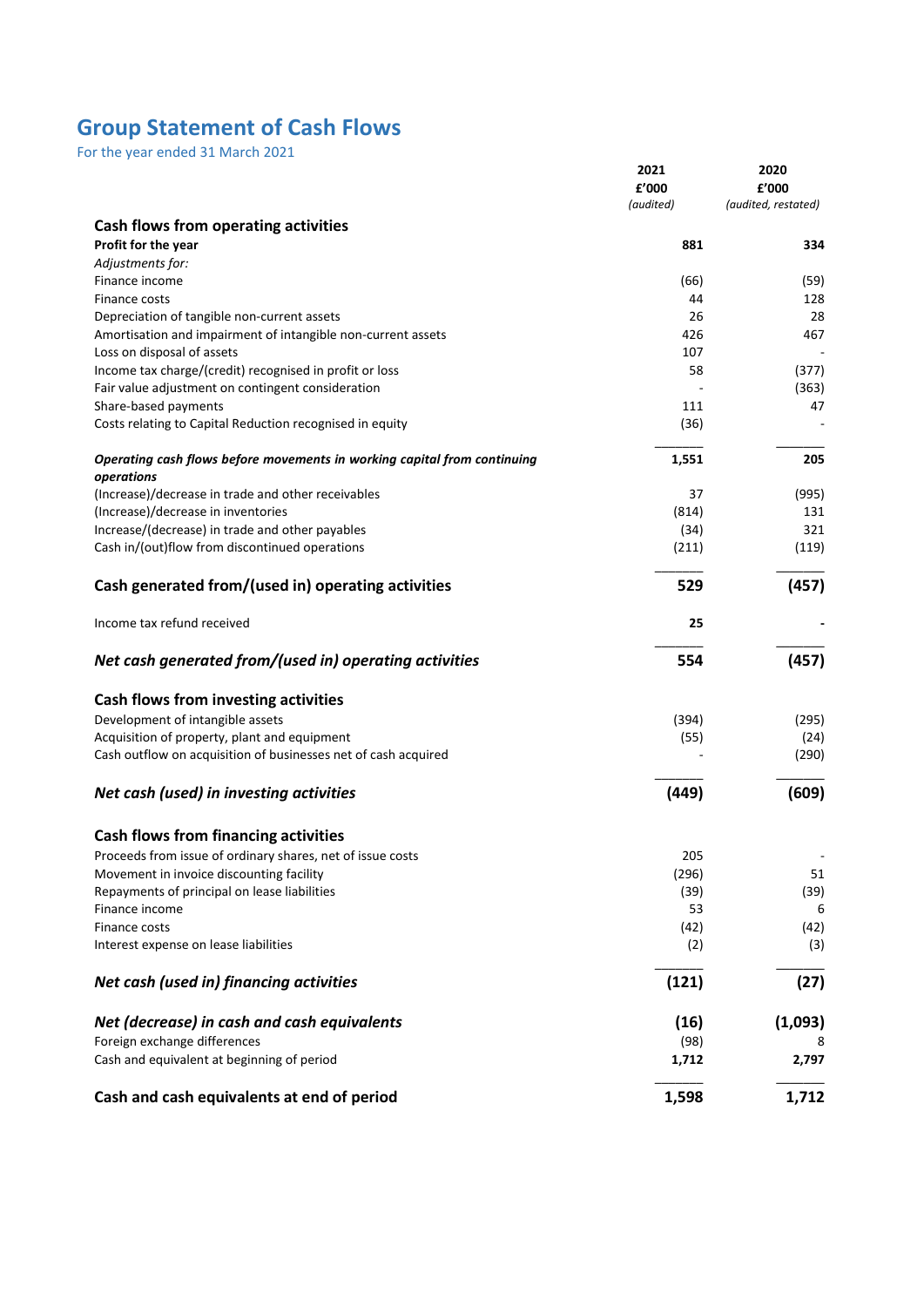# **Group Statement of Changes in Equity**

|                                                                   | Share capital | Share premium | Exchange<br>reserve | Merger reserve | Retained<br>earnings | <b>Total</b>   |
|-------------------------------------------------------------------|---------------|---------------|---------------------|----------------|----------------------|----------------|
|                                                                   | £'000         | £'000         | £000's              | £'000          | £'000                | £'000          |
| <b>Balance at 1 April 2019</b>                                    | 1,077         | 28,282        | 819                 | 1,065          | (24, 835)            | 6,408          |
| Profit after taxation for the period                              |               |               |                     |                | 334                  | 334            |
| Other comprehensive income:                                       |               |               |                     |                |                      |                |
| <b>Exchange differences</b>                                       |               |               | 7                   |                |                      | $\overline{7}$ |
| Transactions with owners:                                         |               |               |                     |                |                      |                |
| Share-based payments                                              |               |               |                     |                | 47                   | 47             |
| Deferred tax on share-based payment<br>transactions               |               |               |                     |                | 101                  | 101            |
| Shares issued by Byotrol Plc as part of a<br>business combination | 24            | 141           |                     |                |                      | 165            |
| Balance at 31 March 2020                                          | 1,101         | 28,423        | 826                 | 1,065          | (24, 353)            | 7,062          |
| Profit after taxation for the period                              |               |               |                     |                | 881                  | 881            |
| Other comprehensive income:                                       |               |               |                     |                |                      |                |
| <b>Exchange differences</b>                                       |               |               | (98)                |                |                      | (98)           |
| Transactions with owners:                                         |               |               |                     |                |                      |                |
| Share-based payments                                              |               |               |                     |                | 111                  | 111            |
| Deferred tax on share-based payment<br>transactions               |               |               |                     |                | 15                   | 15             |
| Shares issued during the year for cash                            | 15            | 190           |                     |                |                      | 205            |
| Transactions with owners - capital reduction:                     |               |               |                     |                |                      |                |
| Capitalisation of Merger reserve to B Ordinary<br><b>Shares</b>   | 1,065         |               |                     | (1,065)        |                      |                |
| Cancellation of B Ordinary Shares                                 | (1,065)       |               |                     |                | 1,065                |                |
| Cancellation of Share Premium                                     |               | (28, 423)     |                     |                | 28,423               |                |
| Costs of Capital Reduction                                        |               |               |                     |                | (36)                 | (36)           |
| Balance at 31 March 2021                                          | 1,116         | 190           | 728                 |                | 6,106                | 8,140          |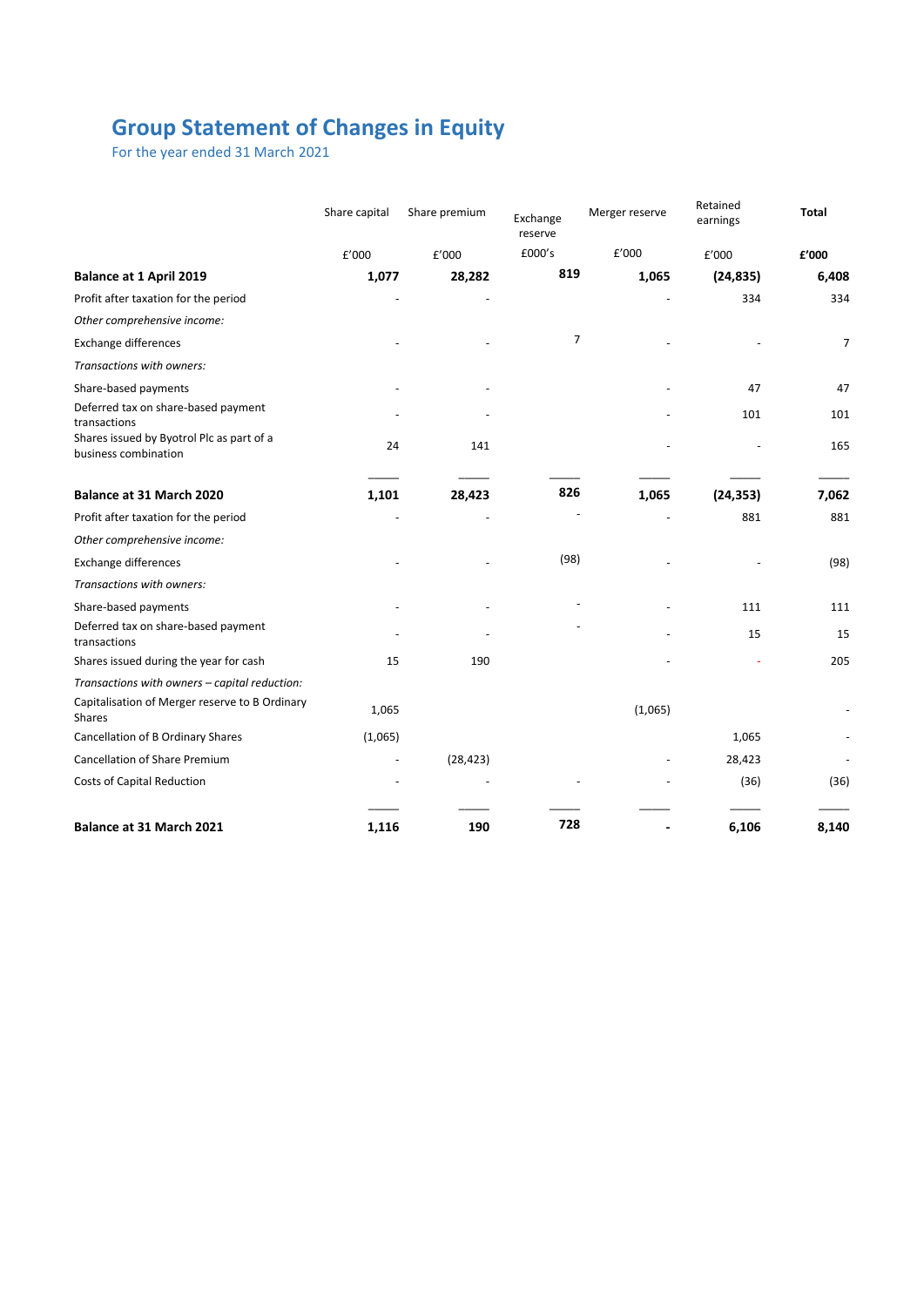# **Notes to the financial statements**

# **5 Revenue and segmental analysis**

An analysis of revenue (and the related gross profit) by product or service and by geography is given below.

# **Revenue by type**

| To 31 March 2021             | Continuing<br>operations |          | <b>Discontinued</b><br>operations | <b>Total</b> |
|------------------------------|--------------------------|----------|-----------------------------------|--------------|
|                              | Professional             | Consumer |                                   |              |
|                              | £'000                    | E'000    | f'000                             | f'000        |
| Product sales                | 8,334                    | 1,805    | 15                                | 10,154       |
| Royalty and licensing income | 1,075                    |          | $\overline{\phantom{a}}$          | 1,075        |
| <b>Total revenue</b>         | 9,409                    | 1,805    | 15                                | 11,229       |

| <b>To 31 March 2020</b>      | Continuing<br>operations | <b>Discontinued</b><br>operations | <b>Total</b> |       |
|------------------------------|--------------------------|-----------------------------------|--------------|-------|
|                              | Professional             | Consumer                          |              |       |
|                              | £'000                    | f'000                             | f'000        | E'000 |
| Product sales                | 4,410                    | 829                               | 53           | 5,292 |
| Royalty and licensing income | 777                      | ۰                                 | ٠            | 777   |
| <b>Total revenue</b>         | 5,187                    | 829                               | 53           | 6,069 |

# **Gross profit by type**

| To 31 March 2021             | Continuing<br>operations |                          | <b>Discontinued</b><br>operations | <b>Total</b> |
|------------------------------|--------------------------|--------------------------|-----------------------------------|--------------|
|                              | Professional             | Consumer                 |                                   |              |
|                              | f'000                    | E'000                    | £'000                             | £'000        |
| Product sales                | 3,068                    | 712                      | (13)                              | 3,767        |
| Royalty and licensing income | 1,075                    | $\overline{\phantom{a}}$ | ۰                                 | 1,075        |
| Total gross profit           | 4,143                    | 712                      | (13)                              | 4,842        |

| To 31 March 2020             | Continuing<br>operations |                 | <b>Discontinued</b><br>operations | <b>Total</b> |
|------------------------------|--------------------------|-----------------|-----------------------------------|--------------|
|                              | Professional             | <b>Consumer</b> |                                   |              |
|                              | f'000                    | E'000           | £'000                             | E'000        |
| Product sales                | 1,693                    | 420             | $\overline{a}$                    | 2,113        |
| Royalty and licensing income | 777                      | -               | $\overline{\phantom{a}}$          | 777          |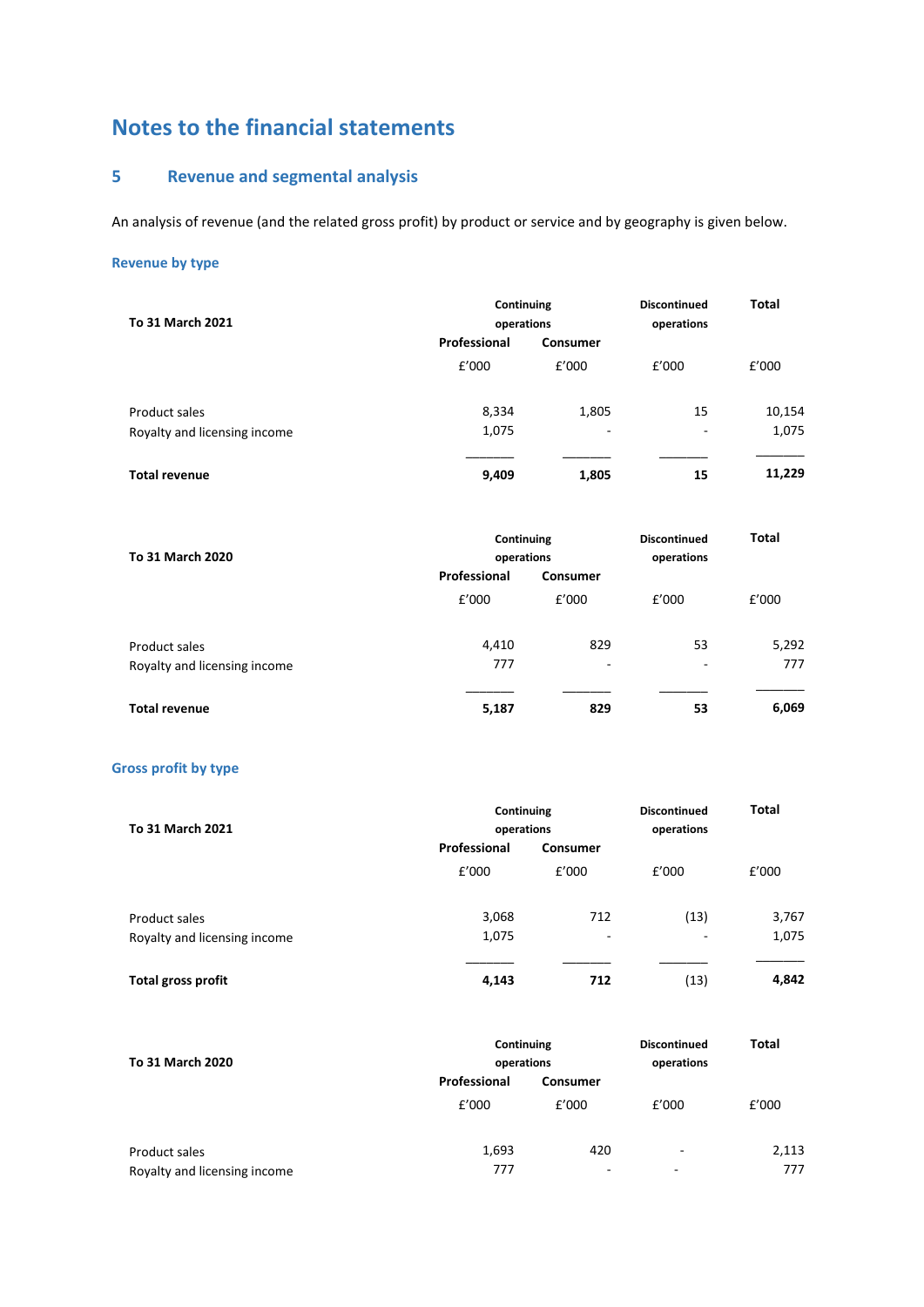| Total gross profit | 2.470 | 420 | - | 2,890 |
|--------------------|-------|-----|---|-------|

#### **Revenue by geography**

The Group recognises revenue in three geographical regions based on the location of customers, as set out in the following table:

|                                                                                | 2021   | 2020  |
|--------------------------------------------------------------------------------|--------|-------|
|                                                                                | E'000  | f'000 |
| United Kingdom                                                                 | 8,468  | 5,177 |
| Rest of World                                                                  | 2,455  | 487   |
| North America *                                                                | 291    | 352   |
| <b>Total continuing operations</b>                                             | 11,214 | 6,016 |
| * this represents revenue other than that arising from discontinued operations |        |       |

Management makes no allocation of costs, assets or liabilities between these segments since all trading activities are operated as a single business unit.

Discontinued operations comprise the entirety of the Group's US operations which sold a range of biocidal products primarily to consumers via major retailers. The comparative amounts for profit and loss information have been reclassified in line with the requirements of IFRS 5: *Non-current assets held for sale and discontinued operations*.

#### **Customer concentration**

The Group has no customers representing individually over 10% of revenue each (2020: nil).

#### **Licence revenue and finance income**

Licence contracts (and certain other contracts relating to the sale of IP) typically provide for fixed payments to be made by customers over a given term (typically between three and five years but which may extend longer). Under IFRS 15, in order to reflect the time value of money, such contracts are recognised as the capitalised value of the income stream plus notional interest accruing for the year on the credit deemed to be extended to the customer (on a reducing balance basis). For the financial year 2021 this figure amounts to licence revenue of £1.08m and related notional interest income of £53,000 (2020: £0.78m and £33,000).

#### **Non-current assets**

All of the Group's non-current assets (comprising intangible assets, goodwill, deferred tax assets, plant, property and equipment, and long-term contract assets and trade receivables) are held in the UK.

#### **6 Operating expenses**

Profit for the year has been arrived at after charging/(crediting):

| <b>Continuing operations</b> | 2021  | 2020  |
|------------------------------|-------|-------|
|                              | f'000 | £'000 |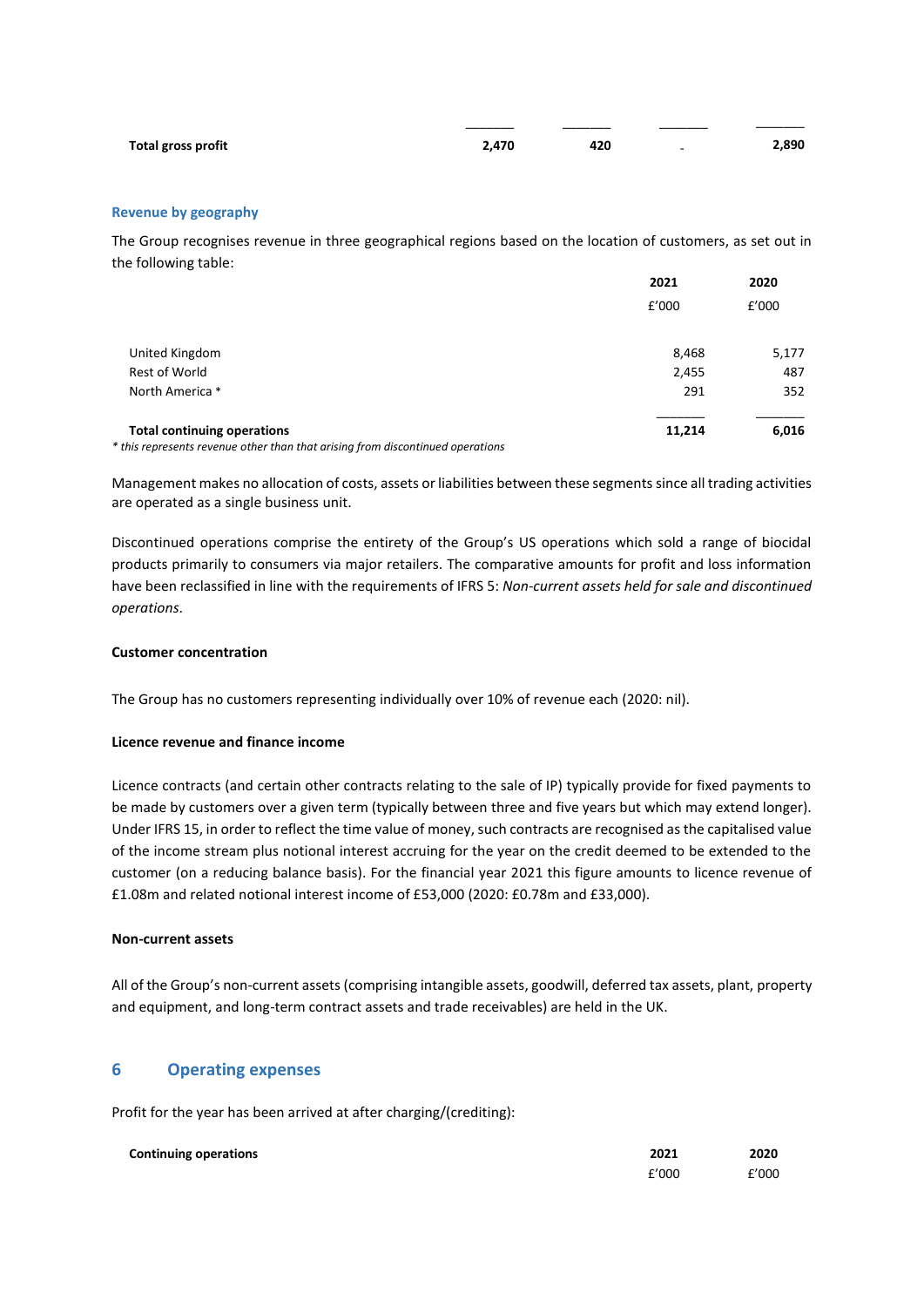| Amortisation and impairment of intangible non-current assets | 426   | 466   |
|--------------------------------------------------------------|-------|-------|
| Depreciation of tangible non-current assets                  | 26    | 28    |
| Auditor's remuneration (see note 8)                          | 40    | 30    |
| Staff costs (see note 9)                                     | 1,856 | 1,587 |
| Research & development costs (net of capitalisation)         | 323   | 265   |
| Research and development (R & D) tax credits                 |       | (120) |
| Short-term lease expenses                                    | 87    | 90    |
| Realised foreign exchange (gains)/losses                     | 98    | (7)   |

# **7 Non-GAAP profit measures and exceptional items**

Reconciliation of operating profit to EBITDA (earnings before interest, taxation, depreciation and amortisation) and Adjusted EBITDA:

| Year to 31 March                                                            | 2021<br>f'000 | 2020 *<br>f'000 |
|-----------------------------------------------------------------------------|---------------|-----------------|
| <b>Operating profit</b>                                                     | 1,015         | 239             |
| Amortisation and depreciation                                               | 491           | 534             |
| <b>EBITDA</b>                                                               | 1,506         | 773             |
| Adjusted for:                                                               |               |                 |
| Loss on disposal of assets                                                  | 106           |                 |
| Revenue recognised as interest under IFRS 15                                | 53            | 33              |
| Expensed share-based payments                                               | 111           | 47              |
| <b>Exceptional items:</b>                                                   |               |                 |
| - gain on adjustment of contingent liability                                |               | (443)           |
| - audit expenses relating to prior year                                     |               | 61              |
| Total exceptional items                                                     |               | (382)           |
| <b>Adjusted EBITDA</b>                                                      | 1,776         | 471             |
| * Restated to reflect the change in presentation of discontinued operations |               |                 |
| 8<br><b>Auditor's remuneration</b>                                          |               |                 |
|                                                                             | 2021          |                 |
| Year to 31 March                                                            | f'000         | 2020<br>£'000   |
| Charged in the financial year:                                              |               |                 |
| Audit of the financial statements of Byotrol Plc                            | 40            | 30              |

| Audit of the financial statements of Byotrol Plc                      | 40  | 30   |
|-----------------------------------------------------------------------|-----|------|
| Amounts receivable by auditor in respect of:                          |     |      |
| Audit of financial statements of subsidiaries pursuant to legislation |     | 61   |
| Other services                                                        | 3   |      |
|                                                                       |     |      |
|                                                                       | 43  | 91   |
| Amounts expensed relating to prior year                               | (3) | (61) |
|                                                                       |     |      |
| Total expense relating to year                                        | 40  | 30   |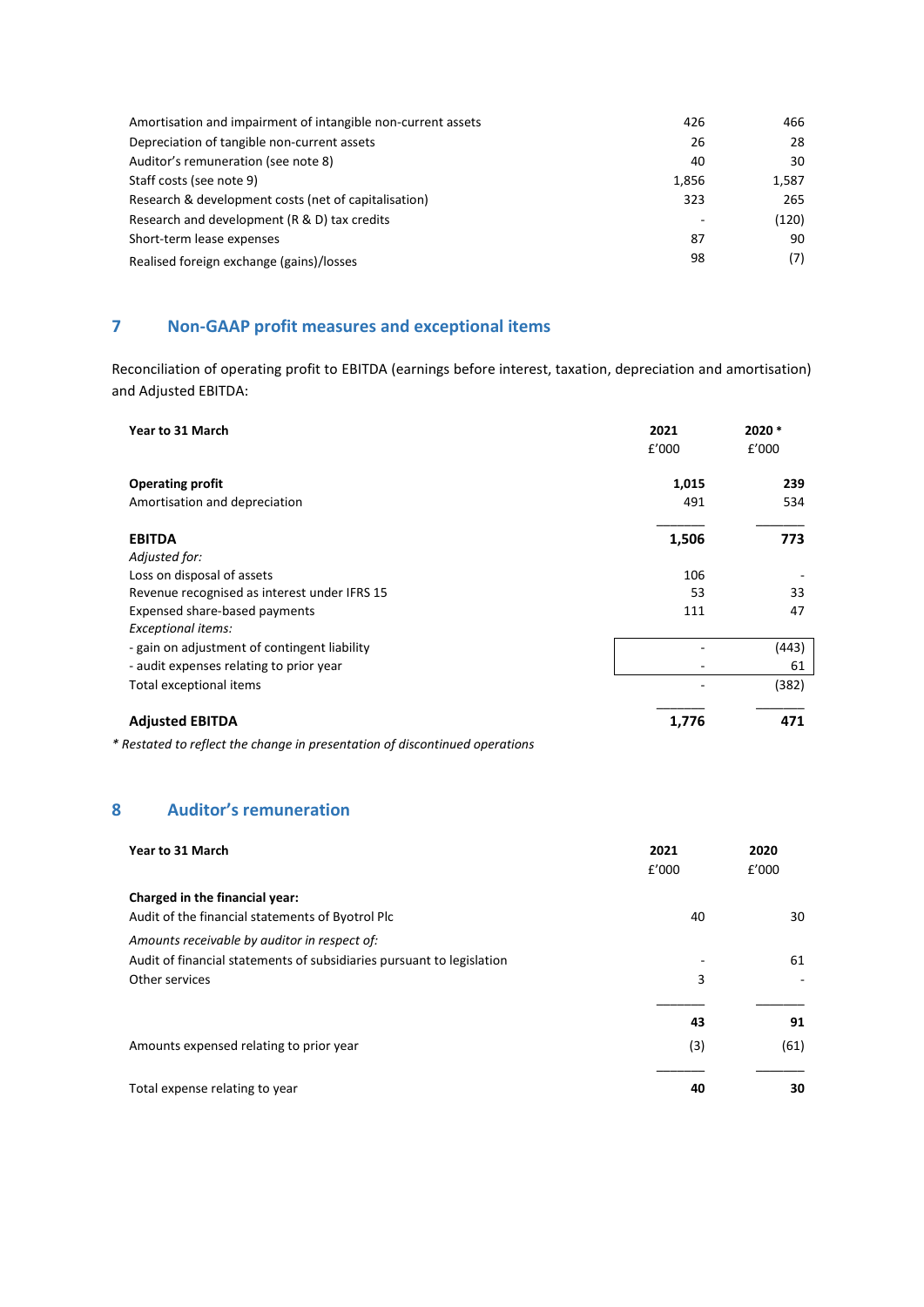# **9 Staff costs**

The average monthly number of persons (including Executive Directors) employed by the Group in continuing operations during the year was:

| Year to 31 March           | 2021 | 2020           |
|----------------------------|------|----------------|
| <b>Directors</b>           | 5    | 3              |
| Research and development   | 9    | 9              |
| Sales                      | 10   | 10             |
| Technical support          | 10   | 7              |
| Finance and administration | 5    | $\overline{4}$ |
|                            | 39   | 33             |

The staff costs for the year for the above employees were:

| Year to 31 March                               | 2021<br>E'000 | 2020<br>£'000 |
|------------------------------------------------|---------------|---------------|
| Wages and salaries                             | 1,882         | 1,544         |
| Social security contributions                  | 214           | 184           |
| Other pension costs                            | 46            | 51            |
| Less: amounts capitalised as intangible assets | (286)         | (192)         |
|                                                | 1,856         | 1,587         |

# **10 Directors' remuneration and transactions**

The Directors' emoluments in the year ended 31 March 2021 were:

|                                | <b>Basic</b><br>salary or fee | <b>Benefits</b><br>in kind   | Share-based<br>payments  | <b>Total</b> | Total |
|--------------------------------|-------------------------------|------------------------------|--------------------------|--------------|-------|
|                                |                               | 2021<br>2021                 | 2021                     | 2021         | 2020  |
|                                | £'000                         | £'000                        | £'000                    | £'000        | £'000 |
| <b>Executive Directors</b>     |                               |                              |                          |              |       |
| T. Francis                     | 82                            | $\overline{\phantom{a}}$     | $\overline{\phantom{a}}$ | 82           | 83    |
| N. Hellyer                     | 65                            | 6                            | 7                        | 78           | 67    |
| D. Traynor                     | 156                           | 3                            | $\overline{\phantom{a}}$ | 159          | 140   |
| <b>Non-Executive Directors</b> |                               |                              |                          |              |       |
| S. Gogarty                     | 34                            | $\qquad \qquad \blacksquare$ | ۰                        | 34           | 34    |
| J. Langlands                   | 40                            | $\qquad \qquad \blacksquare$ | ۰                        | 40           | 40    |
| T. Medinger                    | 15                            | ۰                            | $\overline{\phantom{a}}$ | 15           | 24    |
|                                | 392                           | 9                            | 7                        | 408          | 388   |

Till Medinger retired from the board on 20 October 2020.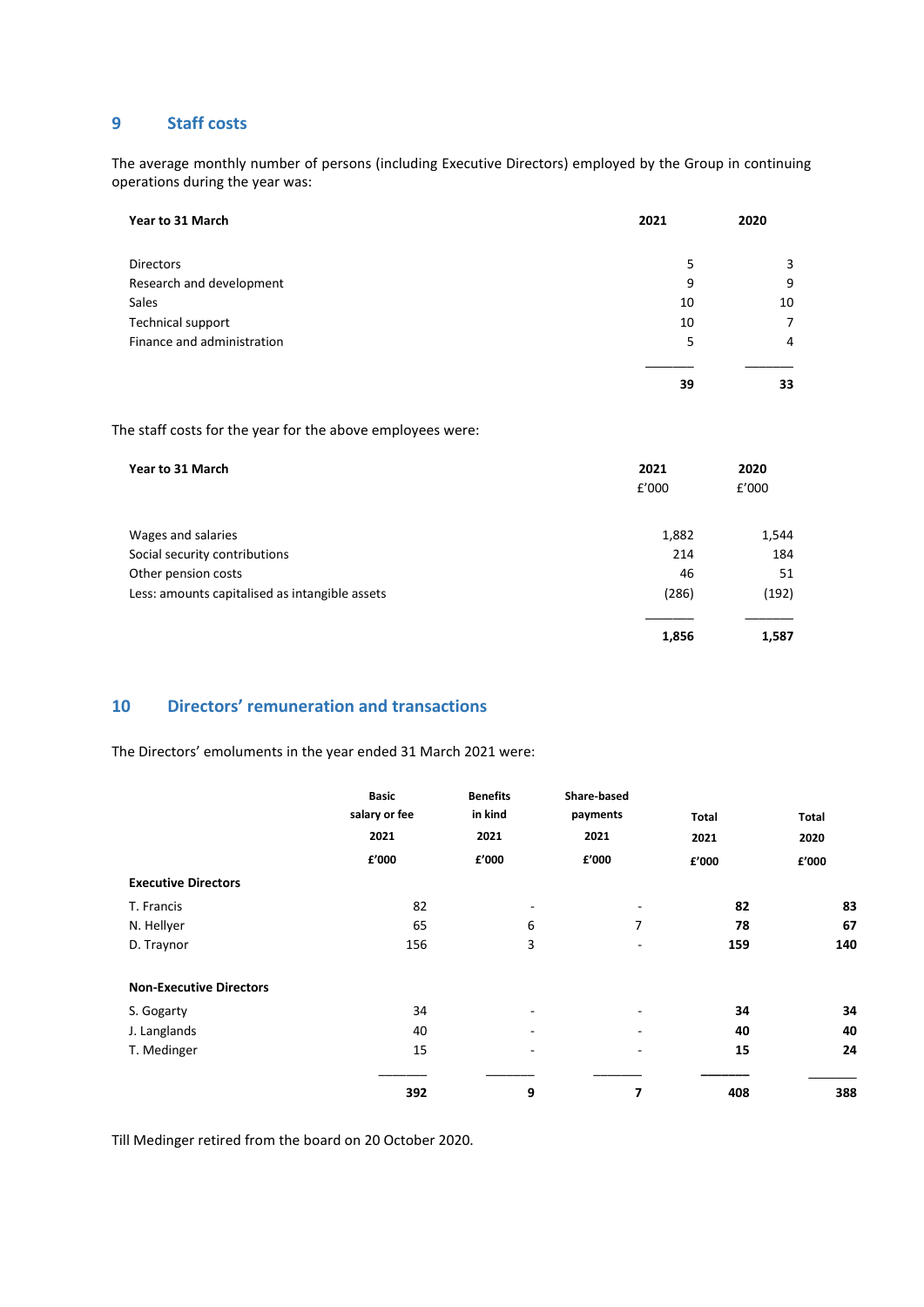# **11 Share-based payments**

The Company has granted equity-settled share options to certain directors and employees. Exercise prices of options granted are set to be equal to or more than the market value of the shares at the date of grant. Option granted have a life of 10 years.

#### *Options outstanding*

At 31 March 2021 there were options outstanding over 32,823,400 (2020: 36,939,500) ordinary shares of 0.25p each which are exercisable at prices in the range from 2.0 to 7.0p under the Company's various share option schemes, at various times until 2024. Options outstanding at 31 March 2021 had a weighted average exercise price of 4.13p (2020: 3.70p) and a weighted average remaining contractual life of 3.0 years (2020: 3.7 years).

Movements in the number of share options outstanding and their related weighted average exercise prices are as follows:

|                                          | No. of options |                          | Average exercise price |                   |
|------------------------------------------|----------------|--------------------------|------------------------|-------------------|
|                                          | 2021           | 2020                     | 2021                   | 2020              |
| Outstanding at the beginning of the year | 36,939,500     | 41,448,250               | 3.70 <sub>p</sub>      | 4.90p             |
| Granted during the year                  | 7,500,000      | 4,000,000                | 5.90 <sub>p</sub>      | 2.00 <sub>p</sub> |
| Forfeited during the year                | (5,334,000)    | (8,508,750)              | 4.38p                  | 8.90p             |
| Exercised in the year                    | (6, 282, 100)  | $\overline{\phantom{a}}$ | 3.26 <sub>p</sub>      | ۰.                |
|                                          |                |                          |                        |                   |
| Outstanding at the end of the year       | 32,823,400     | 36,939,500               | 4.13p                  | 3.70 <sub>p</sub> |

The exercise prices of options outstanding fall in the following ranges:

| Range        | <b>Number of options</b> |
|--------------|--------------------------|
| $2.0 - 3.0p$ | 5,750,000                |
| $3.1 - 4.0p$ | 12,093,400               |
| $4.1 - 5.0p$ | 6,970,000                |
| $5.1 - 6.0p$ | 6,750,000                |
| $6.1 - 7.0p$ | 1,260,000                |
|              |                          |

#### **32,823,400**

The Group recognised the following expense related to share based payments:

|                                                           | 2021  | 2020  |
|-----------------------------------------------------------|-------|-------|
|                                                           | f'000 | f'000 |
| Charged to Consolidated Statement of Comprehensive Income | 111   |       |

Of this amount, £104,000 (2020: £26,000) relates to costs of share options issued to subsidiary employees.

### **12 Finance income**

| 2021  | 2020  |
|-------|-------|
| f'000 | f'000 |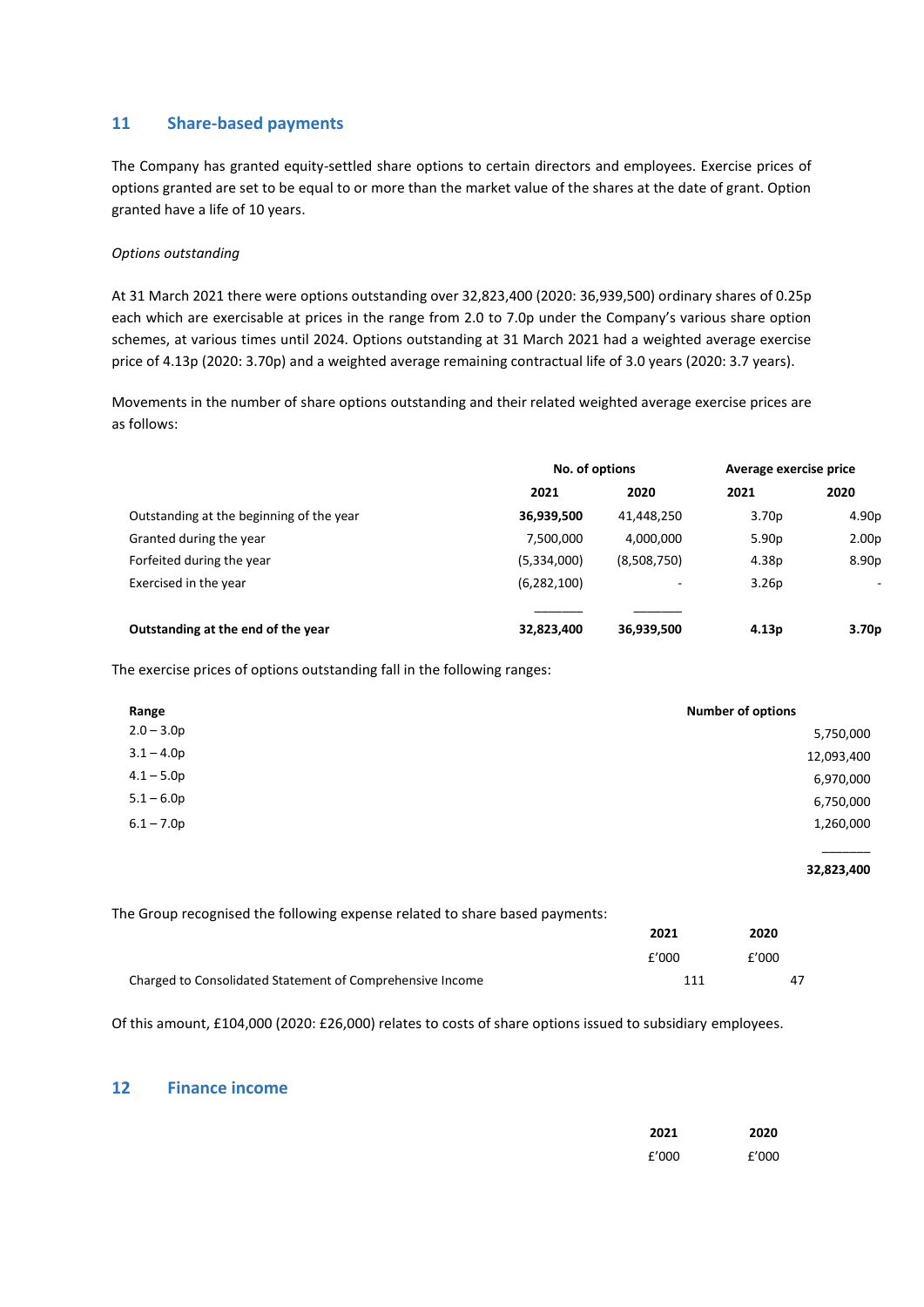| Interest receivable on interest-bearing deposits<br>Notional interest accruing on contracts with a significant financing component | 53 | 33 |
|------------------------------------------------------------------------------------------------------------------------------------|----|----|
| <b>Total finance income</b>                                                                                                        | 66 | 59 |

# **13 Finance expense**

|                                                                                        | 2021  | 2020  |
|----------------------------------------------------------------------------------------|-------|-------|
|                                                                                        | £'000 | £'000 |
| Interest and finance charges paid or payable on borrowings                             | 42    | 45    |
| Interest on lease liabilities under IFRS 16                                            |       | 3     |
| Acquisition-related financing expense (unwinding of discount on financial liabilities) |       | 80    |
| <b>Total finance expense</b>                                                           | 44    | 128   |

# **14 Taxation**

#### **Tax on profit on ordinary activities**

| Year to 31 March                                                                        | 2021  | 2020  |
|-----------------------------------------------------------------------------------------|-------|-------|
|                                                                                         | f'000 | f'000 |
| <b>Current tax</b>                                                                      |       |       |
| UK corporation tax charge/(credit) on profit for the current year                       |       |       |
| UK corporation tax charge/(credit) on Other Comprehensive Income                        |       |       |
| Adjustment in respect of prior years                                                    | (25)  |       |
|                                                                                         |       |       |
| Total current income tax                                                                | (25)  |       |
| Deferred tax                                                                            |       |       |
| (Recognition)/derecognition of deferred tax asset arising from temporary<br>differences | 130   | (330) |
| (Reversal) of deferred tax liability                                                    | (47)  | (47)  |
| Total deferred income tax charge/(credit)                                               | 83    | (377) |
| Total income tax expense/(credit) recognised in the year                                | 58    | (377) |

# **15 Discontinued operations**

In May 2020, the Board decided to close down its US operations. Having wound down the operations over a period of years, at the time of this decision the Group was using the services of one individual as a sales person in the US on a consultancy basis; this arrangement was terminated as of 31 December 2020. Accordingly at 31 March 2021, the disposal of Byotrol Inc. met the recognition criteria of I*FRS 5: Non-current assets held for sale and discontinued operations*. The results of Byotrol Inc. have therefore been presented as discontinued and are shown separately from continuing operations. The comparative 2020 financial information in the Group Statement of Comprehensive Income has also been presented as discontinued for the purposes of enabling meaningful comparison.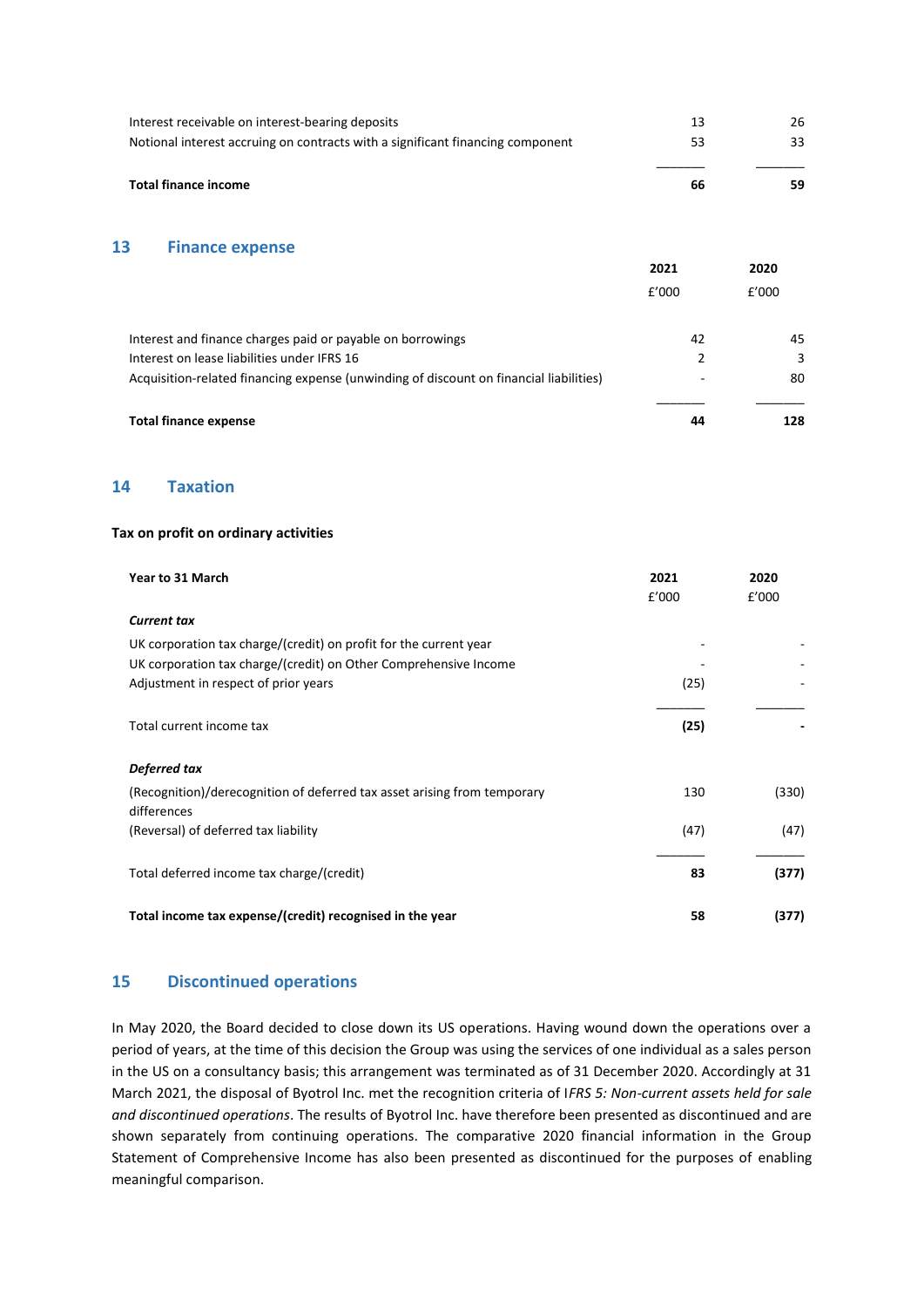The results from Byotrol Inc. are reported below as a discontinued reporting segment:

| <b>Results of discontinued operations</b>                 | 2021<br>£'000 | 2020<br>£'000 |
|-----------------------------------------------------------|---------------|---------------|
| Revenue                                                   | 15            | 53            |
| Cost of sales                                             | (28)          | (53)          |
| <b>Gross profit</b>                                       | (13)          |               |
| Operating costs                                           | (85)          | (213)         |
| <b>Operating (loss)</b>                                   | (98)          | (213)         |
| Exchange differences on translation of foreign operations |               | (5)           |
| Total comprehensive expense for the year                  | (98)          | (218)         |
| Cash in/(out) flows from discontinued operations          | 2021<br>£'000 | 2020<br>£'000 |
| Cash inflow/(outflow) from operating activities           | (48)          | 23            |
| Net cash in/(out)flow for the year                        | (48)          | 23            |
| Assets/(liabilities) relating to discontinued operations  | 2021<br>£'000 | 2020<br>£'000 |
| Assets                                                    | 6             | 53            |
| (Liabilities)                                             | (97)          | (121)         |

# **16 Earnings**

The following sets out the earnings and share data used in the basic and diluted earnings per share computations:

#### **Denominator for earnings per share calculations**

| Year to 31 March                             | 2021           | 2020          |
|----------------------------------------------|----------------|---------------|
|                                              | E'000          | £'000         |
| Weighted number of ordinary shares in issue  | 442,947,561    | 432,424,400   |
| Effect of dilutive potential ordinary shares | 11,338,201     | 703,183       |
|                                              |                |               |
|                                              | $10.205$ $702$ | $122.127$ FOR |

454,285,762 433,127,583

The Group has one category of security potentially dilutive to ordinary shares in issue, being those share options granted to employees where the exercise price (plus the remaining expected charge to profit under IFRS 2) is less than the average price of the Company's ordinary shares during the period in issue. The weighted average number of shares for the calculation of diluted earnings per share is computed using the treasury share method.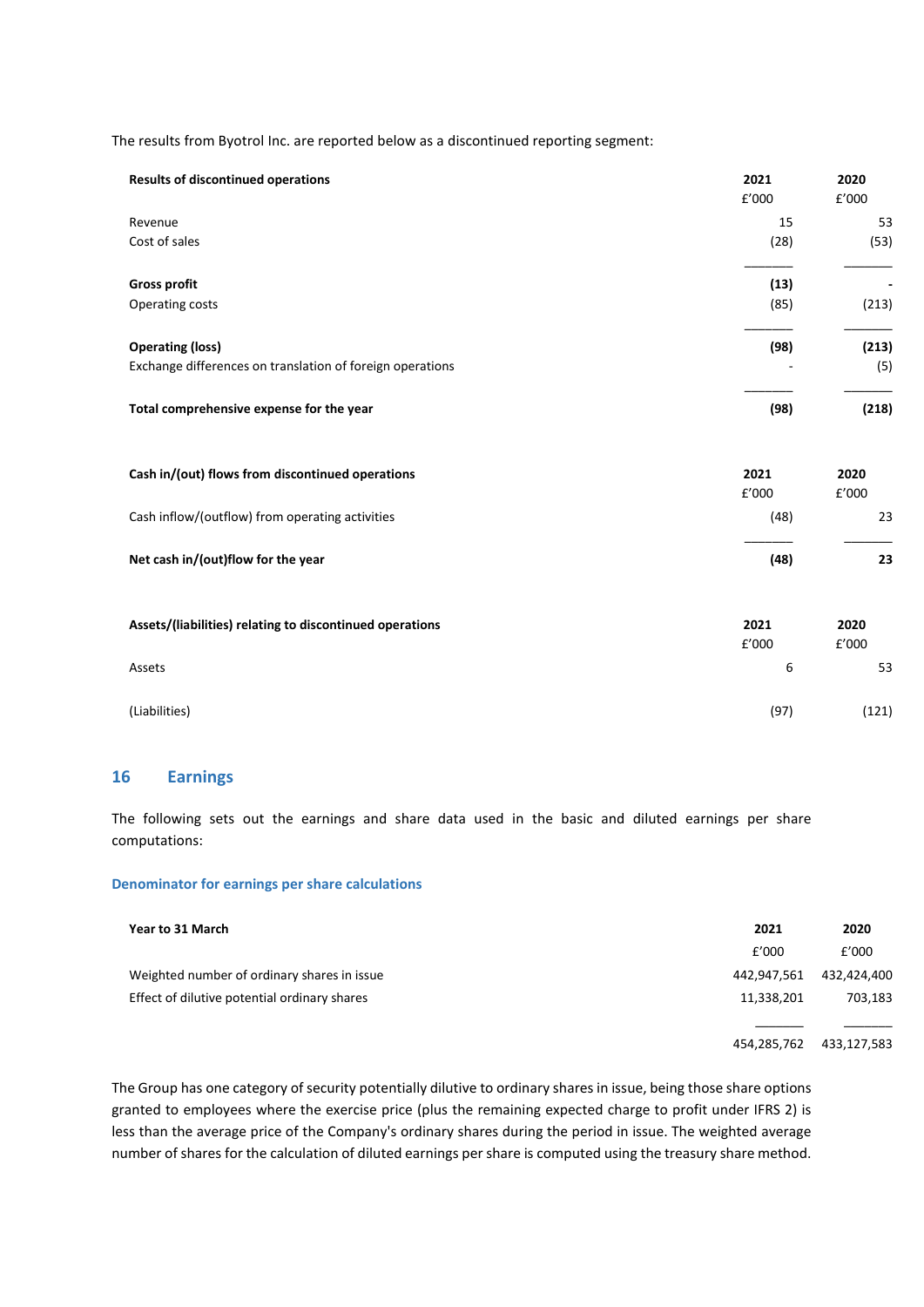#### **Numerator for earnings per share calculations**

| Year to 31 March 2021                                                | E'000      | f'000               | f'000 |  |
|----------------------------------------------------------------------|------------|---------------------|-------|--|
|                                                                      | Continuing | <b>Discontinued</b> | Total |  |
|                                                                      | operations | operations          |       |  |
| Profit/(loss) attributable to ordinary equity holders of the Company | 979        | (98)                | 881   |  |
| (numerator for basic earnings per share calculation)                 |            |                     |       |  |
| Adjusting items:                                                     |            |                     |       |  |
| - share-based payments                                               | 111        | ۰                   | 111   |  |
| - amortisation of acquisition-related intangibles                    | 243        | ٠                   | 243   |  |
| - deferred tax credit arising from acquisition-related intangibles   | (47)       | ٠                   | (47)  |  |
| Adjusted earnings attributable to owners of the Parent               | 1,286      | (98)                | 1,188 |  |

| Year to 31 March 2020                                                 | f'000      | £'000                    | £'000 |
|-----------------------------------------------------------------------|------------|--------------------------|-------|
|                                                                       | Continuing | <b>Discontinued</b>      | Total |
|                                                                       | operations | operations               |       |
| Profit/(loss) attributable to ordinary equity holders of the Company  | 547        | (213)                    | 334   |
| (numerator for basic earnings per share calculation)                  |            |                          |       |
| Adjusting items:                                                      |            |                          |       |
| - exceptional items                                                   | (382)      |                          | (382) |
| - share-based payments                                                | 47         |                          | 47    |
| - finance expense on liabilities relating to contingent consideration | 80         | $\overline{\phantom{0}}$ | 80    |
| - amortisation of acquisition-related intangibles                     | 243        |                          | 243   |
| - deferred tax credit arising from acquisition-related intangibles    | (47)       |                          | (47)  |
|                                                                       |            |                          |       |
| Adjusted earnings attributable to owners of the Parent                | 488        | (213)                    | 275   |

# **Adjusted earnings per share from continuing operations**

|           | 2021              | 2020  |
|-----------|-------------------|-------|
|           | £'000             | £'000 |
|           |                   |       |
| - basic   | 0.29 <sub>p</sub> | 0.11p |
| - diluted | 0.28p             | 0.11p |

# **19 Intangible assets**

Intangible assets comprise capitalised development costs (in relation to internally generated technology, products and processes and those acquired through business combinations), acquired customer relationships, acquired brands, patents and licences, and goodwill.

An analysis of goodwill and other intangible assets is as follows: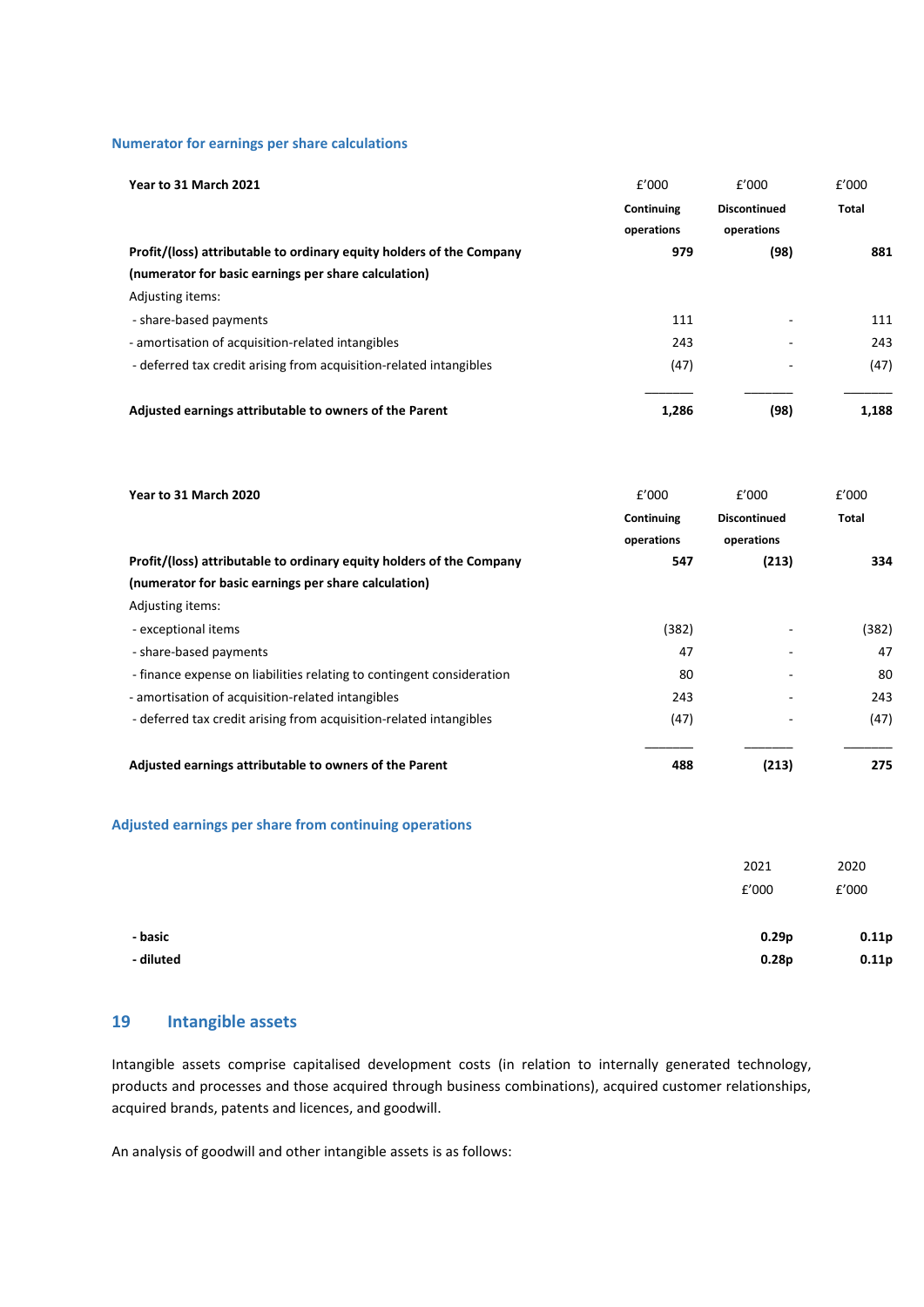| Year to                    | Development | Patents and | Customer      | <b>Brands</b>            | Framework     | Goodwill | Total    |
|----------------------------|-------------|-------------|---------------|--------------------------|---------------|----------|----------|
| 31 March 2021              | costs       | licences    | relationships |                          | access rights |          |          |
|                            | £'000       | £'000       | £'000         | £'000                    | £'000         | £'000    | £'000    |
| Cost                       |             |             |               |                          |               |          |          |
| At 1 April 2020            | 1,207       | 780         | 1,861         | 567                      | 114           | 502      | 5,031    |
| Additions                  | 328         | 66          |               | $\overline{\phantom{a}}$ |               |          | 394      |
| <b>Disposals</b>           |             | (170)       |               |                          | (114)         |          | (284)    |
| At 31 March 2021           | 1,535       | 676         | 1,861         | 567                      |               | 502      | 5,141    |
| <b>Amortisation and</b>    |             |             |               |                          |               |          |          |
| impairment                 |             |             |               |                          |               |          |          |
| At 1 April 2020            | (271)       | (565)       | (299)         | (91)                     | (114)         |          | (1, 340) |
| Amortisation charge        | (140)       | (43)        | (186)         | (57)                     |               |          | (426)    |
| <b>Disposals</b>           |             | 63          | ٠             |                          | 114           |          | 177      |
| At 31 March 2021           | (411)       | (545)       | (485)         | (148)                    | ٠             | ÷,       | (1,589)  |
| <b>Net carrying amount</b> |             |             |               |                          |               |          |          |
| At 31 March 2021           | 1,124       | 131         | 1,376         | 419                      |               | 502      | 3,552    |
| At 1 April 2020            | 936         | 215         | 1,562         | 476                      |               | 502      | 3,691    |

| Year to                    | Development | Patents and | Customer      | <b>Brands</b> | Framework                | Goodwill | <b>Total</b>           |
|----------------------------|-------------|-------------|---------------|---------------|--------------------------|----------|------------------------|
| 31 March 2020              | costs       | licences    | relationships |               | access rights            |          |                        |
|                            | E'000       | £'000       | £'000         | £'000         | £'000                    | E'000    | ${\bf f}^{\prime}$ 000 |
| Cost                       |             |             |               |               |                          |          |                        |
| At 1 April 2019            | 958         | 734         | 1,861         | 567           | 114                      | 502      | 4,736                  |
| Additions                  | 249         | 46          |               |               |                          |          | 295                    |
| At 31 March 2020           | 1,207       | 780         | 1,861         | 567           | 114                      | 502      | 5,031                  |
| <b>Amortisation</b><br>and |             |             |               |               |                          |          |                        |
| impairment                 |             |             |               |               |                          |          |                        |
| At 1 April 2019            | (109)       | (504)       | (113)         | (34)          | (114)                    |          | (874)                  |
| Amortisation charge        | (119)       | (61)        | (186)         | (57)          | $\overline{\phantom{a}}$ | ٠        | (423)                  |
| Impairment charge          | (43)        |             |               |               |                          |          | (43)                   |
| At 31 March 2020           | (271)       | (565)       | (299)         | (91)          | (114)                    |          | (1, 340)               |
| <b>Net carrying amount</b> |             |             |               |               |                          |          |                        |
| At 31 March 2020           | 936         | 215         | 1,562         | 476           |                          | 502      | 3,691                  |
| At 1 April 2019            | 849         | 230         | 1,748         | 533           |                          | 502      | 3,862                  |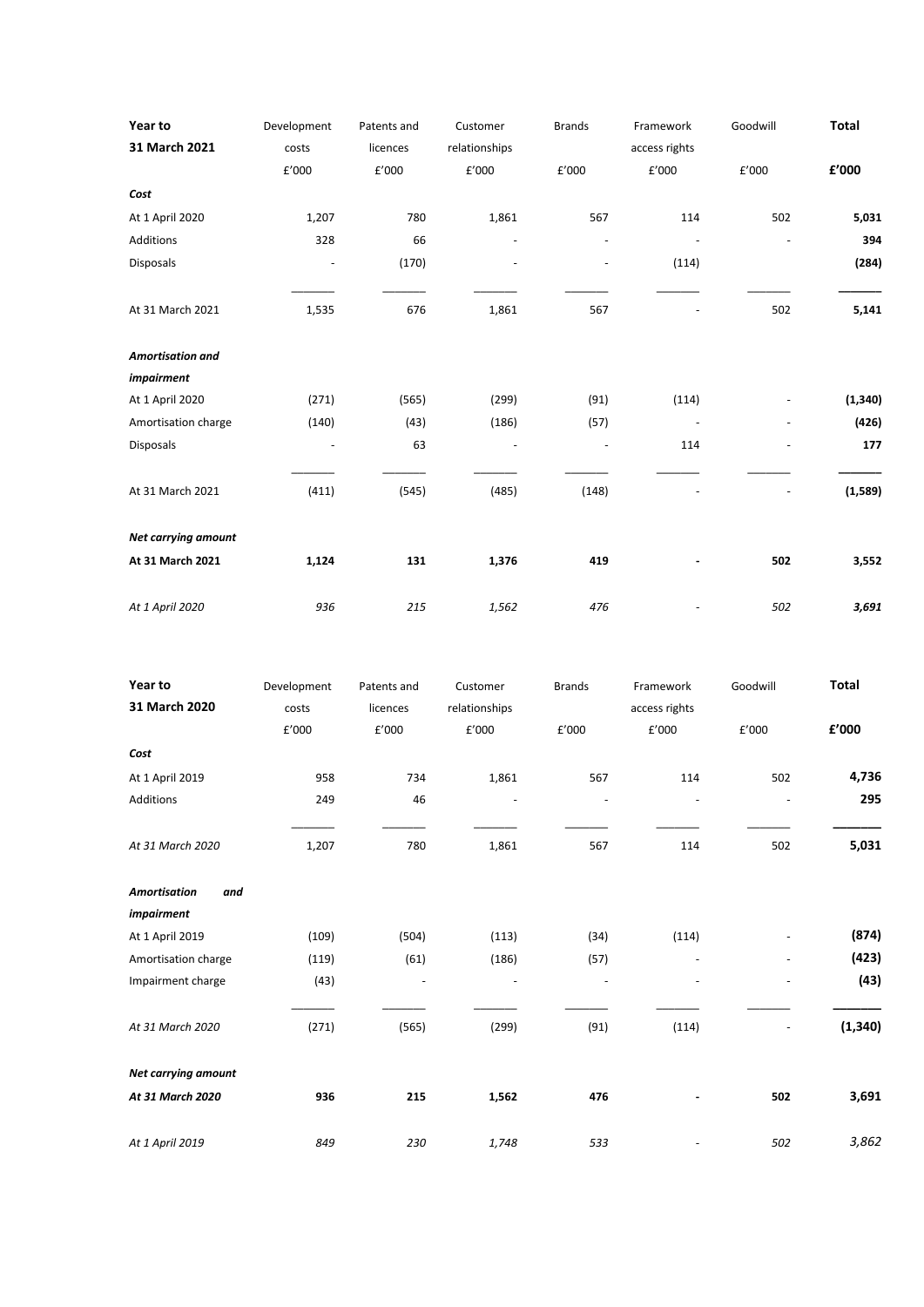Amortisation is charged to the profit and loss account under Administrative Expenses. A number of technology or patent groups included in development costs or patents and licences above are material to the Group. These are Technology A with a book value of £287,000 which has not yet started to generate commercial returns and hence is yet to be amortised; Technology B with a book value of £135,000 which has not yet started to generate commercial returns and hence is yet to be amortised; and Patent Group C with a book value of £127,000 with a remaining life (i.e. to an amortised value of zero) of approximately 8 years.

#### **Development costs**

Development costs comprise capitalised staff costs (and allocable related direct costs) associated with the development of new products and services which will be saleable to more than one customer.

#### **Patents**

Patent costs represent the capitalised value of work undertaken (either internally or externally by appropriate legal or other consultants) to develop and protect patents, know-how and other similar assets.

#### **Customer relationships**

Customer relationships as stated were acquired as a result of the Medimark Acquisition.

#### **Goodwill**

Goodwill arose as a result of the Medimark Acquisition. It is assessed as having an indefinite life but the Group tests whether goodwill has suffered any impairment on an annual basis. The Medimark CGU comprises the brands, contracts and customer relationships acquired as part of the Medimark Acquisition, as well as certain IP and the related workforce.

#### **20 Tangible assets**

| Year to 31 March 2021 | Computer  | Plant and | <b>Total</b> |
|-----------------------|-----------|-----------|--------------|
|                       | equipment | machinery |              |
|                       | £'000     | £'000     | £'000        |
| Cost                  |           |           |              |
| At 1 April 2020       | 72        | 135       | 207          |
| Additions             | 17        | 38        | 55           |
| At 31 March 2021      | 90        | 173       | 263          |
| Depreciation          |           |           |              |
| At 1 April 2021       | (60)      | (93)      | (153)        |
| Charge for the year   | (11)      | (15)      | (26)         |
| At 31 March 2021      | (71)      | (108)     | (179)        |
|                       |           |           |              |

*Net carrying amount*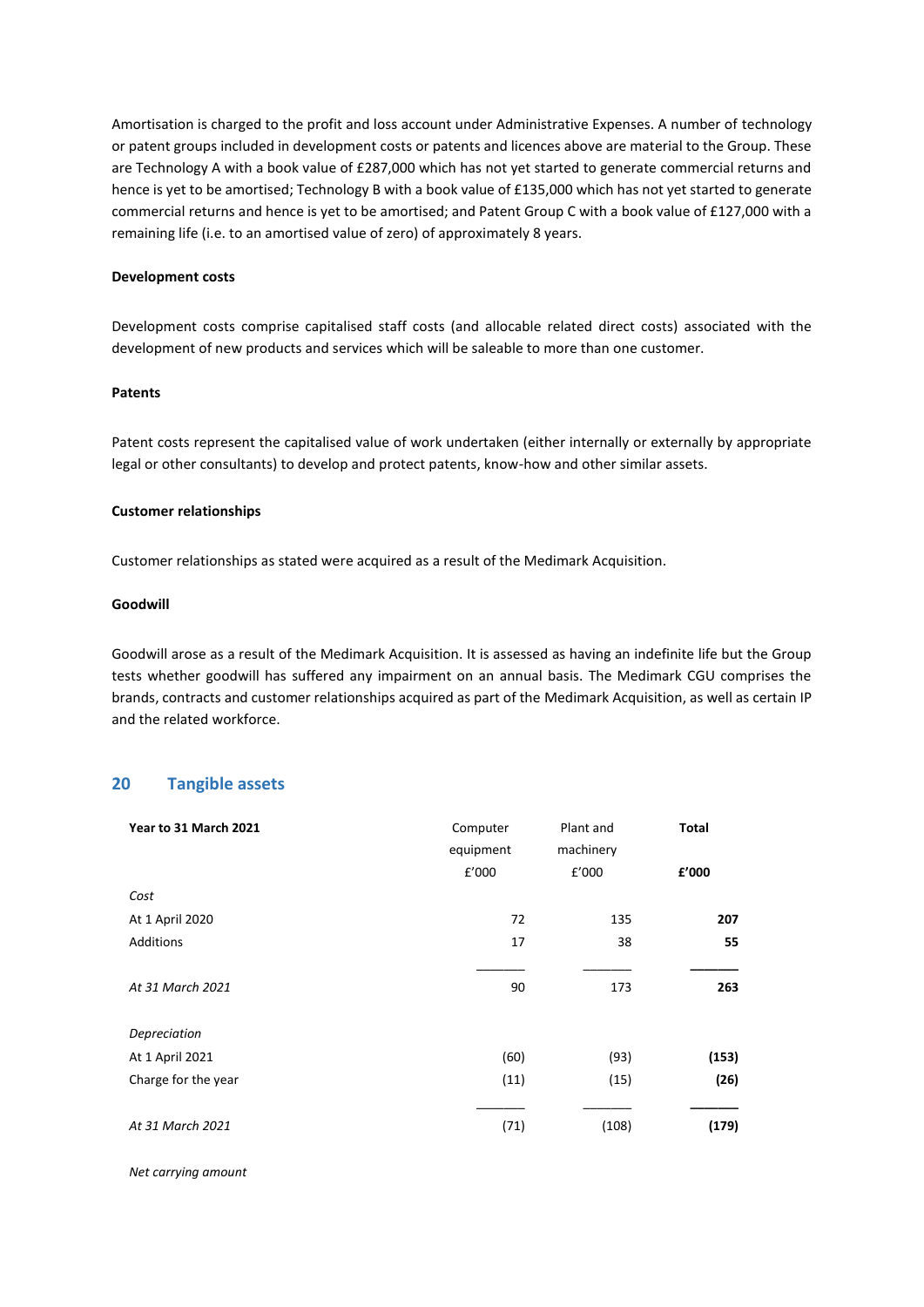| At 31 March 2021      | 19                    | 65                     | 84           |
|-----------------------|-----------------------|------------------------|--------------|
| At 1 April 2020       | 12                    | 42                     | 54           |
| Year to 31 March 2020 | Computer<br>equipment | Plant and<br>machinery | <b>Total</b> |
|                       | £'000                 | £'000                  | £'000        |
| Cost                  |                       |                        |              |
| At 1 April 2019       | 69                    | 114                    | 183          |
| Additions             | 3                     | 21                     | 24           |
| At 31 March 2020      | 72                    | 135                    | 207          |
| Depreciation          |                       |                        |              |
| At 1 April 2019       | (44)                  | (81)                   | (125)        |
| Charge for the year   | (16)                  | (12)                   | (28)         |
| At 31 March 2020      | (60)                  | (93)                   | (153)        |
| Net carrying amount   |                       |                        |              |
| At 31 March 2020      | 12                    | 42                     | 54           |
| At 1 April 2019       | 25                    | 33                     | 58           |

# **21 Right-of-use assets**

Right-of-use assets comprise leases over office buildings and vehicles as follows:

|                                            | Office<br>buildings<br>£'000 | Vehicles<br>£'000              | <b>Total</b><br>£'000 |
|--------------------------------------------|------------------------------|--------------------------------|-----------------------|
| Cost                                       |                              |                                |                       |
| At 1 April 2020<br>Additions in the period | 103                          | 47<br>$\overline{\phantom{m}}$ | 150                   |
| At 31 March 2021                           | 103                          | 47                             | 150                   |
| <b>Depreciation</b>                        |                              |                                |                       |
| At 1 April 2020                            | (52)                         | (29)                           | (81)                  |
| Charge for the period                      | (23)                         | (16)                           | (39)                  |
| At 31 March 2021                           | (75)                         | (45)                           | (120)                 |
| <b>Net carrying amount</b>                 |                              |                                |                       |
| At 31 March 2021                           | 28                           | $\overline{2}$                 | 30                    |
| At 1 April 2020                            | 51                           | 18                             | 69                    |
|                                            | Office<br>buildings          | Vehicles                       | <b>Total</b>          |
|                                            | £'000                        | £'000                          | £'000                 |

|                                                 | --------                 | -------- | ---- |
|-------------------------------------------------|--------------------------|----------|------|
| Cost                                            |                          |          |      |
| At 1 April 2019                                 | $\overline{\phantom{a}}$ | -        | -    |
| Effect of change of accounting policy (IFRS 16) | 103                      | 47       | 150  |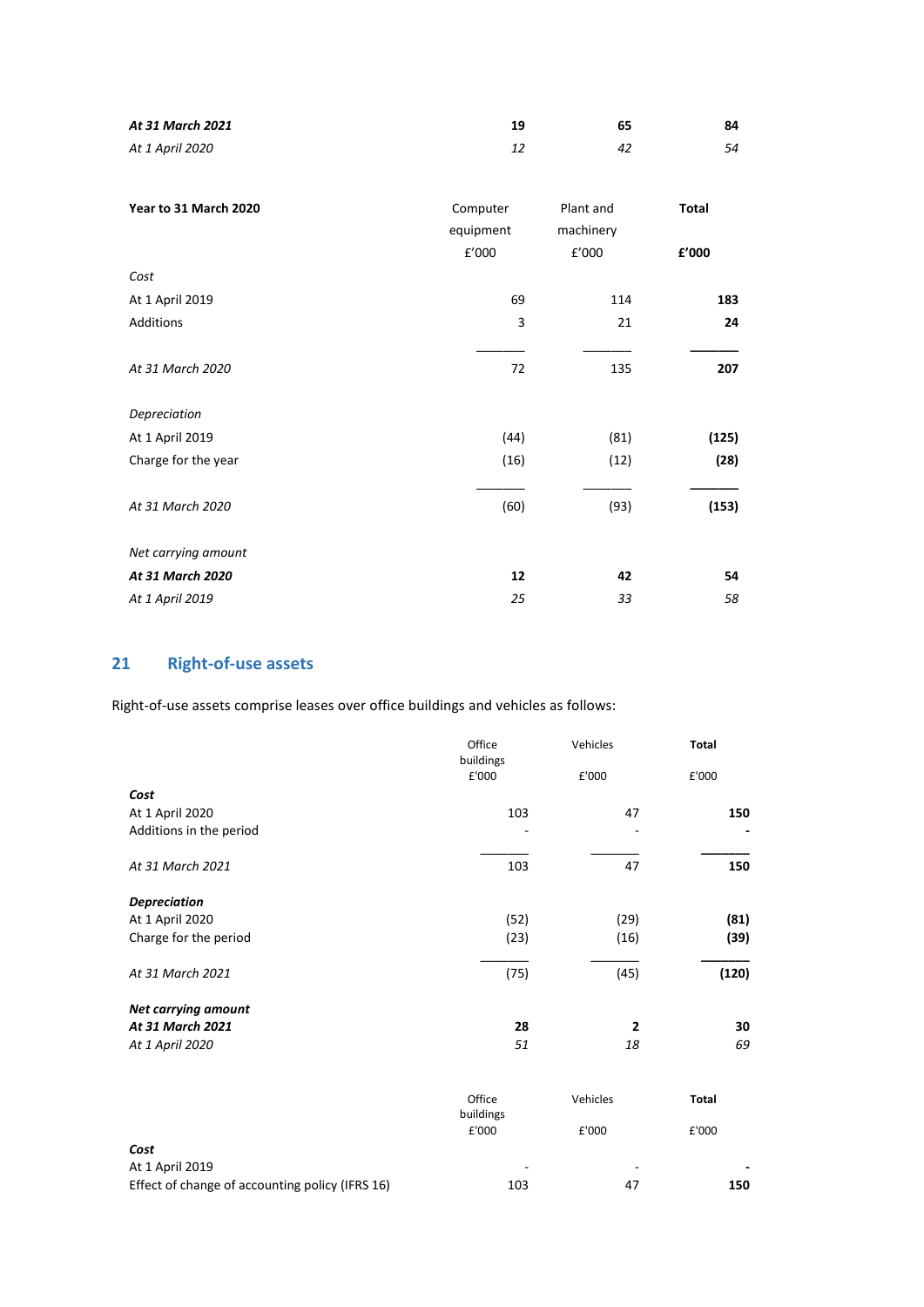| Additions in the period               |      |      |      |
|---------------------------------------|------|------|------|
| At 31 March 2020                      | 103  | 47   | 150  |
| <b>Depreciation</b>                   |      |      |      |
| At 1 April 2019                       |      |      |      |
| Effect of change of accounting policy | (29) | (13) | (42) |
| Charge for the period                 | (23) | (16) | (39) |
| At 31 March 2020                      | (52) | (29) | (81) |
| <b>Net carrying amount</b>            |      |      |      |
| At 31 March 2020<br>At 1 April 2019   | 51   | 18   | 69   |

# **22 Deferred tax**

The following are the major deferred tax liabilities and assets recognised by the Group and movements thereon during the current and prior reporting period:

#### **Recognised deferred tax assets**

|                               | Tax losses<br>£'000 | Share-based<br>payments<br>£'000 | <b>Total</b><br>£'000 |
|-------------------------------|---------------------|----------------------------------|-----------------------|
| At 1 April 2019               | -                   |                                  |                       |
| Recognised in profit or loss  | 330                 |                                  | 330                   |
| Recognised directly in equity | -                   | 101                              | 101                   |
| At 31 March 2020              | 330                 | 101                              | 431                   |
| At 1 April 2020               |                     | -                                |                       |
| Recognised in profit or loss  | (186)               | 56                               | (130)                 |
| Recognised directly in equity |                     | 14                               | 14                    |
| At 31 March 2021              | 144                 | 171                              | 315                   |

Deferred income tax assets have only been recognised to the extent that it is considered probable that they can be recovered against future taxable profits based on profit forecasts for the foreseeable future.

At 31 March 2021 the Group had an unrecognised deferred tax asset relating to unutilised trading losses and other temporary differences of £2.85m (2020: £3.57m).

#### **Deferred tax liabilities**

|                              | 2021  | 2020  |
|------------------------------|-------|-------|
|                              | £'000 | £'000 |
| At 1 April                   | 394   | 441   |
| Recognised in profit or loss | (46)  | (47)  |
| At 31 March                  | 348   | 394   |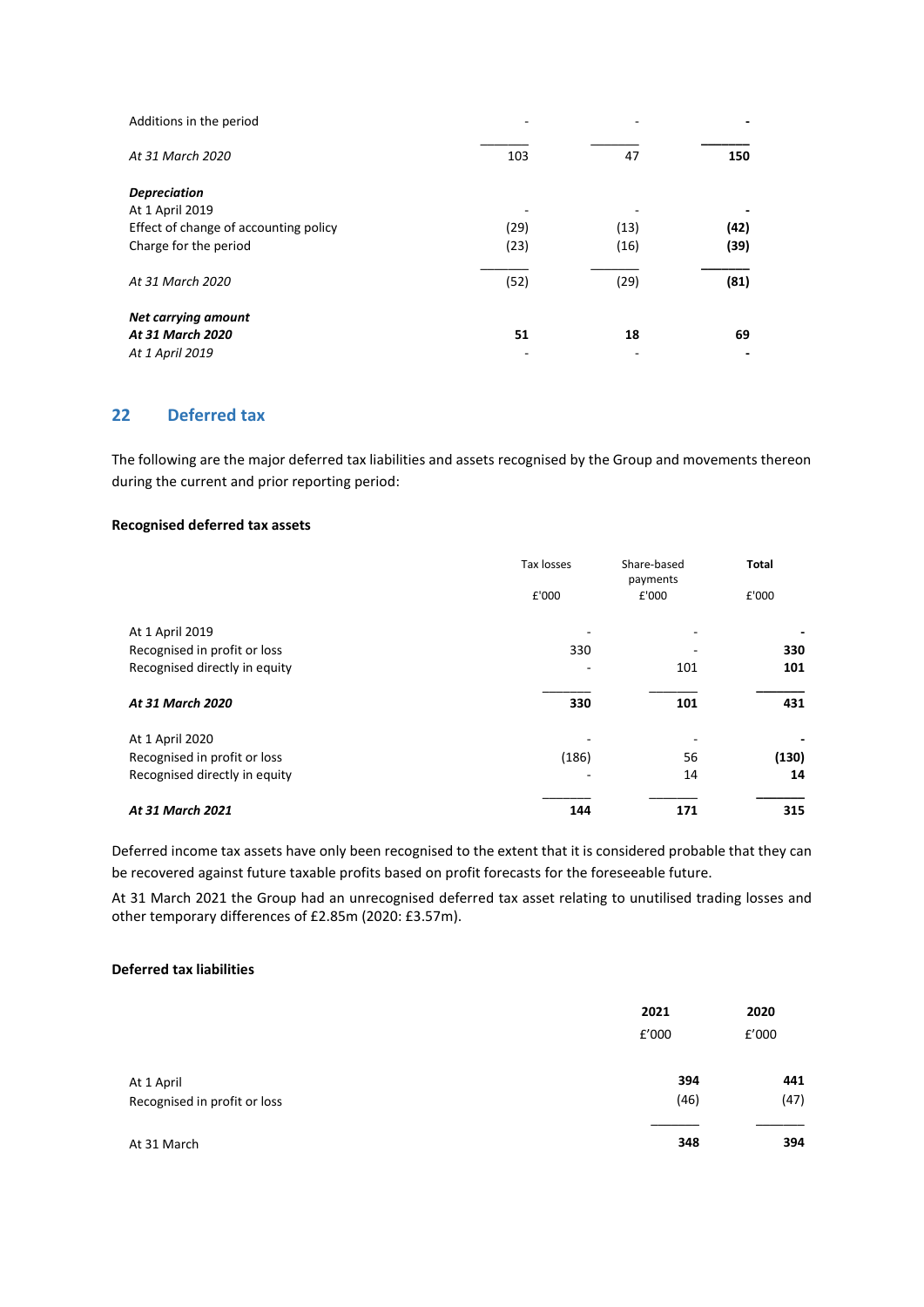|                                                                  | 348 | 394 |
|------------------------------------------------------------------|-----|-----|
| Amounts recognised on intangible assets arising on consolidation | 348 | 394 |
| Comprising:                                                      |     |     |

### **23 Inventories**

|                                     | 2021<br>f'000 | 2020<br>£'000 |
|-------------------------------------|---------------|---------------|
| Raw materials and consumables       | 124           | 71            |
| Finished goods and goods for resale | 975           | 214           |
|                                     | 1,099         | 285           |

# **24 Trade and other receivables**

| At 31 March                                               | 2021  | 2020  |
|-----------------------------------------------------------|-------|-------|
|                                                           | f'000 | £'000 |
|                                                           |       |       |
| Trade receivables – product sales                         | 878   | 1,223 |
| Prepayments                                               | 334   | 264   |
| Other receivables                                         | 4     | 132   |
| Other tax repayable                                       |       | 19    |
| Current portion of long-term trade receivables (IP sales) | 398   | 547   |
|                                                           |       |       |
| <b>Total other assets</b>                                 | 1,614 | 2,185 |

The Group recognises impairments under IFRS 9 for relevant classes of assets. The Group applies the simplified approach to provide for expected credit losses prescribed by IFRS 9, which permits the use of a provision matrix to measure the lifetime expected losses. To measure the expected credit losses, trade receivables have been grouped on shared credit risk characteristics and the days past due. The expected loss rates are based on representative historical credit losses. The historical loss rates are adjusted to reflect current and forwardlooking information affecting the ability of the customers to settle the receivables. Taking this and specific impairments into account, a loss allowance for expected credit losses has been recorded as follows:

|                                           | 2021  | 2020  |
|-------------------------------------------|-------|-------|
|                                           | £'000 | £'000 |
| Loss allowance at 1 April                 | 34    | 100   |
| Amounts written off                       | ۰     | (73)  |
| Amounts recovered                         | (34)  | (27)  |
| Specific impairment charge                | 8     | 10    |
| Additional expected credit loss provision | 17    | 25    |
|                                           |       |       |
| Loss allowance at 31 March                | 25    | 34    |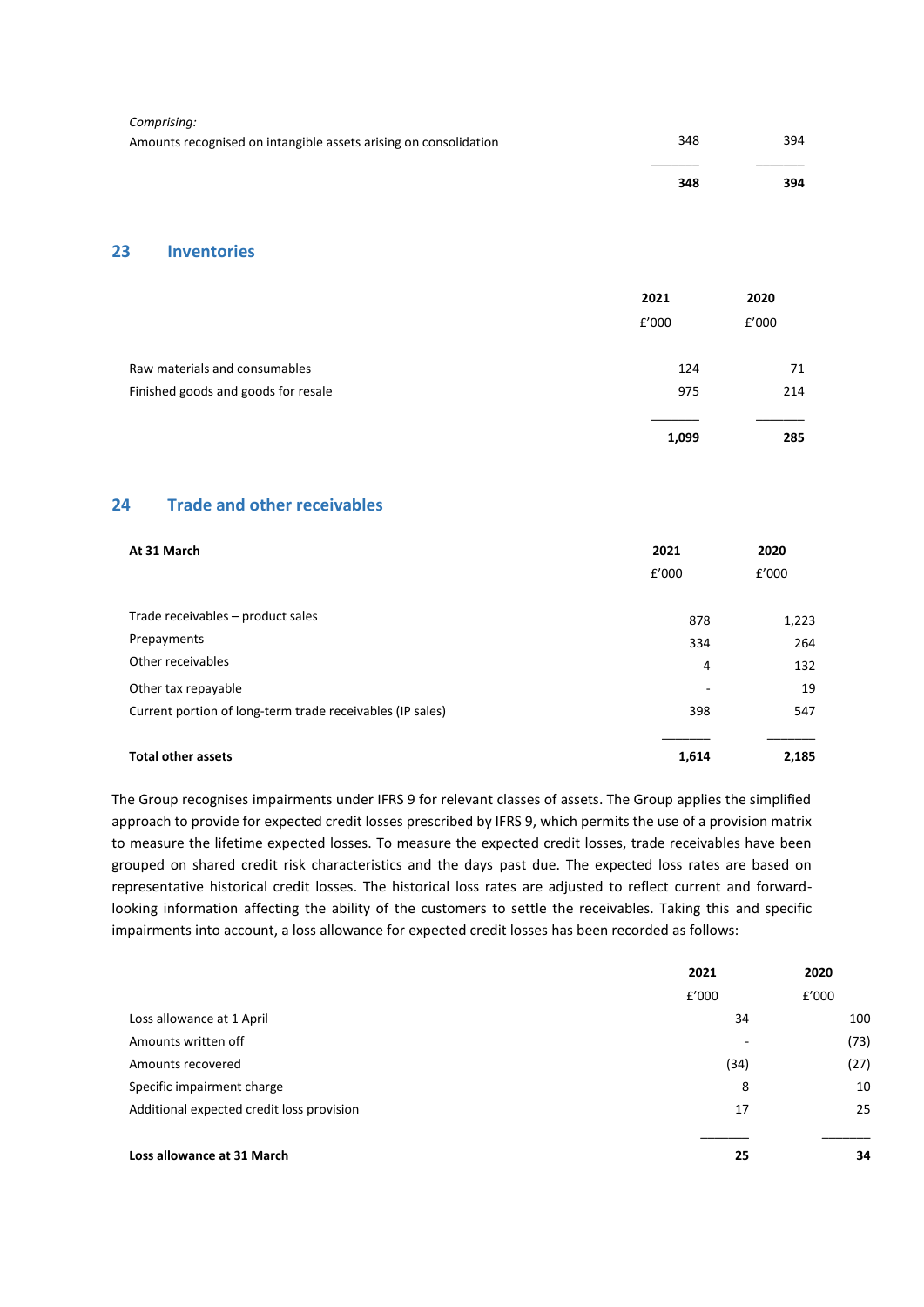#### *Aged analysis of trade receivables*

| At 31 March 2021      | Current | $0-30$ days              | 31-60 days     | 61-90 days | 91-120 days              | Over 120 days | Total |
|-----------------------|---------|--------------------------|----------------|------------|--------------------------|---------------|-------|
|                       | £'000   | £'000                    | £'000          | £'000      | £'000                    | £'000         | £'000 |
| Gross                 | 645     | 194                      | 18             | 5          | 41                       | ٠             | 903   |
| Specific impairment   | ٠       | ٠                        |                | ٠          | (8)                      | -             | (8)   |
| Additional expected   | (3)     | (2)                      | (1)            |            | (11)                     |               | (17)  |
| credit loss provision |         |                          |                |            |                          |               |       |
|                       |         |                          |                |            |                          |               |       |
|                       | 642     | 192                      | 17             | 5          | 22                       |               | 878   |
| At 31 March 2020      | Current | $0-30$ days              | 31-60 days     | 61-90 days | 91-120 days              | Over 120 days | Total |
|                       | £'000   | £'000                    | £'000          | £'000      | £'000                    | £'000         | £'000 |
| Gross                 | 953     | 207                      | 8              | 25         |                          | 65            | 1,258 |
| Specific impairment   | ٠       | $\overline{\phantom{a}}$ |                |            |                          | (10)          | (10)  |
| Additional expected   | (7)     | (2)                      | (1)            | (2)        | $\overline{\phantom{a}}$ | (13)          | (25)  |
| credit loss provision |         |                          |                |            |                          |               |       |
|                       |         |                          |                |            |                          |               |       |
|                       | 946     | 205                      | $\overline{7}$ | 23         |                          | 42            | 1,223 |

#### *Non-current trade receivables*

Non-current trade receivables arise most typically for the Group in sales or licences of IP and/or know-how where the consideration is structured as a series of fixed payments (i.e. "minimum guaranteed amounts"; in addition to such payments there are usually royalty or similar payments due relating to some measure of (for example) sales made by the purchaser of the IP using the relevant products and/or in the relevant geography). Such payments may extend over several years. Under IFRS 15, if the contract is a "right to use" contract, then the upfront and fixed payments are recognised on transfer of the licence or IP at their aggregate present value using an imputed cost of funds. Longer term contracts which give rise to such assets may contain continuing obligations on the part of Byotrol (for example, to provide updates or improvements to the IP transferred to the extent achieved) but such obligations are typically immaterial to the contract overall.

| Current portion of long-term trade receivables | 2021  | 2020  |
|------------------------------------------------|-------|-------|
|                                                | f'000 | £'000 |
| At 1 April                                     | 547   | 275   |
| Recognised in the period, net of cash received | (245) | 96    |
| Transfer from non-current trade receivables    | 96    | 176   |
| At 31 March                                    | 398   | 547   |
| Due after one year                             | 2021  | 2020  |
|                                                | f'000 | £'000 |
| At 1 April                                     | 714   | 176   |
| Recognised in the period                       | 631   | 714   |
| Transfer to current                            | (96)  | (176) |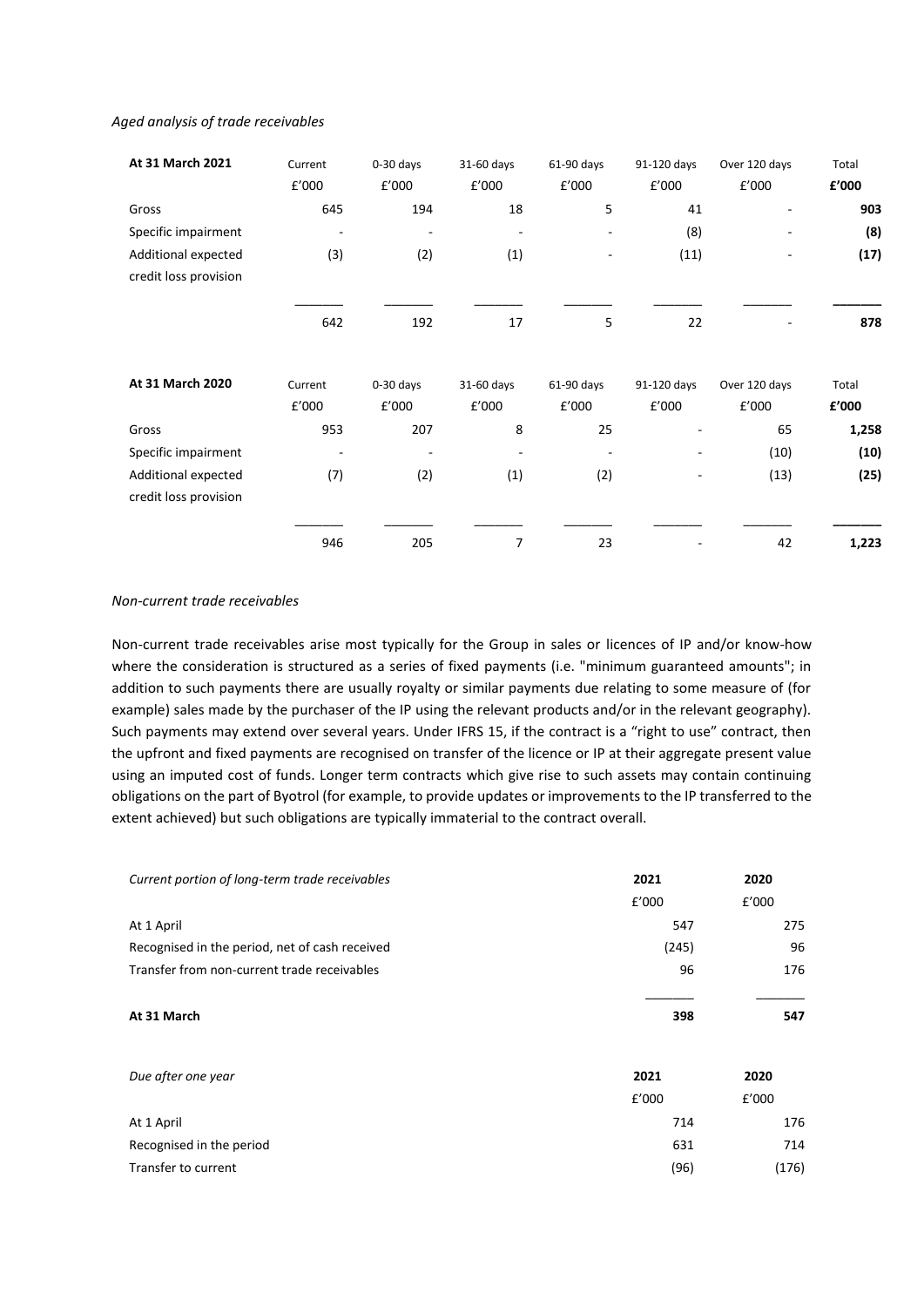| A 31 March | 1,249 | 714 |
|------------|-------|-----|
|            |       |     |

\_\_\_\_\_\_\_ \_\_\_\_\_\_\_

No impairments have been made in respect of long-term trade receivables recognised as at the reporting date.

# **25 Lease liabilities**

Lease liabilities comprise liabilities arising from the committed and expected payments on leases over office buildings and vehicles.

#### *2021*

| Amounts due in more than one year     | Office<br>buildings          | Vehicles          | Total                 |
|---------------------------------------|------------------------------|-------------------|-----------------------|
|                                       | £'000                        | £'000             | £'000                 |
| At 1 April 2020                       | 29                           | 2                 | 31                    |
| Transfer from long-term to short-term | (25)                         | (2)               | (27)                  |
| At 31 March 2021                      | 4                            |                   | 4                     |
| Amounts due in less than one year     | Office<br>buildings<br>£'000 | Vehicles<br>£'000 | <b>Total</b><br>£'000 |
| At 1 April 2020                       | 24                           | 15                | 39                    |
| Repayments of principal               | (25)                         | (15)              | (40)                  |
| Transfer from long-term to short-term | 25                           | 2                 | 27                    |
| At 31 March 2021                      | 24                           | 2                 | 26                    |

#### *2020*

| Office<br>Amounts due in more than one year<br>buildings<br>£'000 |      | Vehicles<br>£'000 | <b>Total</b><br>£'000 |
|-------------------------------------------------------------------|------|-------------------|-----------------------|
| At 1 April 2019                                                   | ۰    |                   |                       |
| Effect of change of accounting policy                             | 53   | 17                | 70                    |
| Transfer from long-term to short-term                             | (24) | (15)              | (39)                  |
| At 31 March 2020                                                  | 29   |                   | 31                    |

| Amounts due in less than one year     | Office<br>buildings | Vehicles | Total |
|---------------------------------------|---------------------|----------|-------|
|                                       | £'000               | £'000    | £'000 |
| At 1 April 2019                       | ۰                   | -        |       |
| Effect of change of accounting policy | 23                  | 16       | 39    |
| Repayments of principal               | (23)                | (16)     | (39)  |
| Transfer from long-term to short-term | 24                  | 15       | 39    |
|                                       |                     |          |       |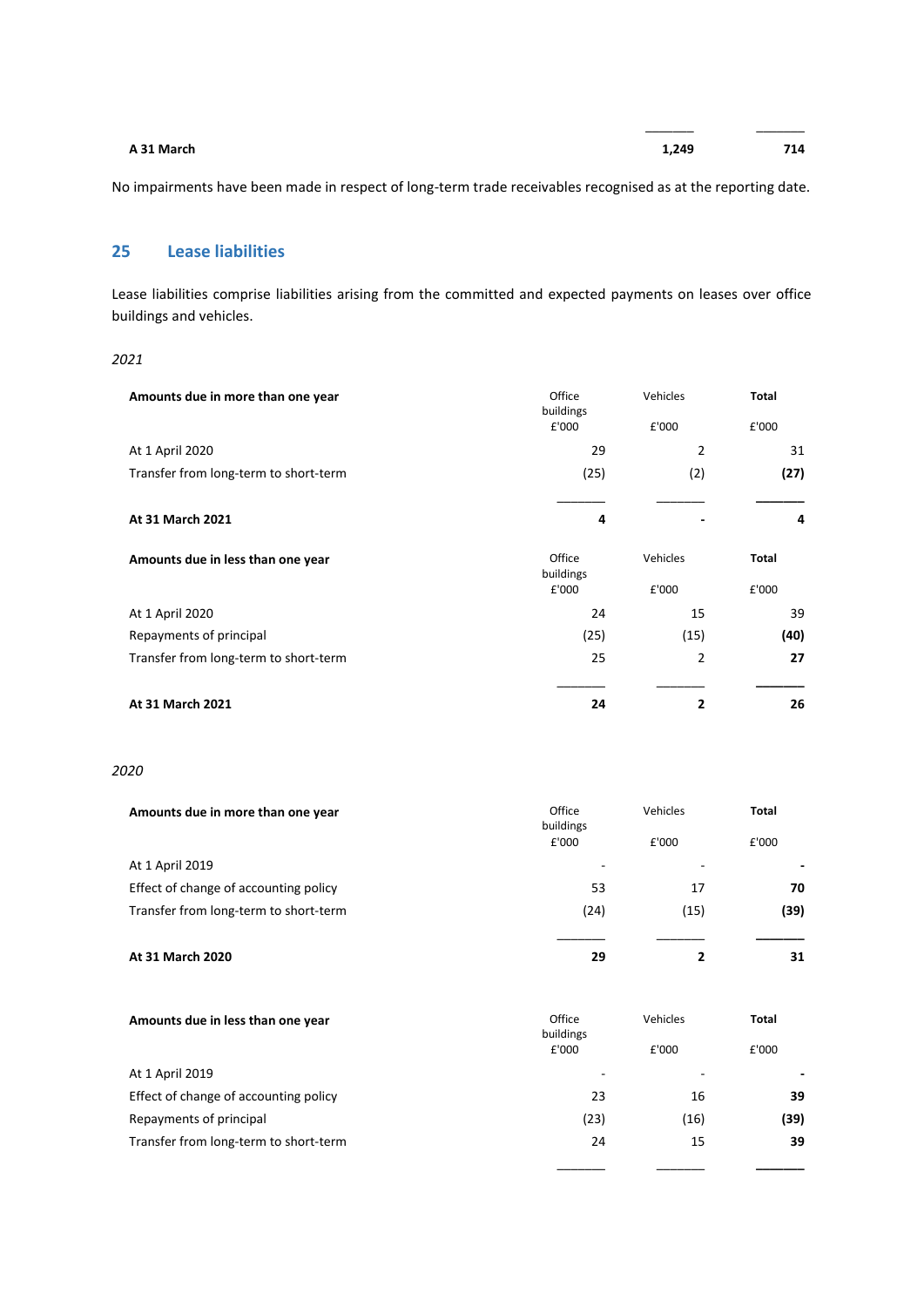**At 31 March 2020 24 15 39**

#### **26 Trade and other payables**

| At 31 March                     | 2021<br>£'000 | 2020<br>f'000 |
|---------------------------------|---------------|---------------|
| Due within a year               |               |               |
| Trade payables                  | 739           | 828           |
| Social security and other taxes | 109           | 119           |
| Accruals and deferred income    | 175           | 372           |
| Total trade and other payables  | 1,023         | 1.319         |

The average credit period taken for trade purchases is between 30 and 60 days. Most suppliers do not charge interest on trade payables for the first 30 days from the date of the invoice. The Group has risk management policies in place to ensure that all payables are paid within the appropriate credit time frame. The Directors consider that the carrying amount of trade payables approximates to their fair value.

Accruals comprise around £0.14m of accrued expenses plus £29,000 of customer payments received in advance.

# **27 Loans and borrowings**

Loans and borrowings comprise:

| At 31 March                  | 2021                     | 2020  |
|------------------------------|--------------------------|-------|
|                              | £'000                    | £'000 |
| <b>Current liabilities</b>   |                          |       |
| Invoice discounting facility | $\overline{\phantom{a}}$ | 296   |
|                              |                          |       |
|                              | $\overline{\phantom{a}}$ | 296   |

The invoicing discounting facility was fully repaid and cancelled during the year.

# **28 Share capital and reserves**

#### **Share capital and share premium**

| Ordinary shares of 0.25p each (issued and fully paid)            | f'000 | Number      |
|------------------------------------------------------------------|-------|-------------|
| At 1 April 2019                                                  | 1,077 | 430,885,271 |
| Issued as consideration for business combination during the year | 24    | 9,363,034   |
| At 31 March 2020                                                 | 1,101 | 440,248,305 |
| Issued for cash during the year                                  | 15    | 6,282,100   |
| At 31 March 2021                                                 | 1,116 | 446,530,405 |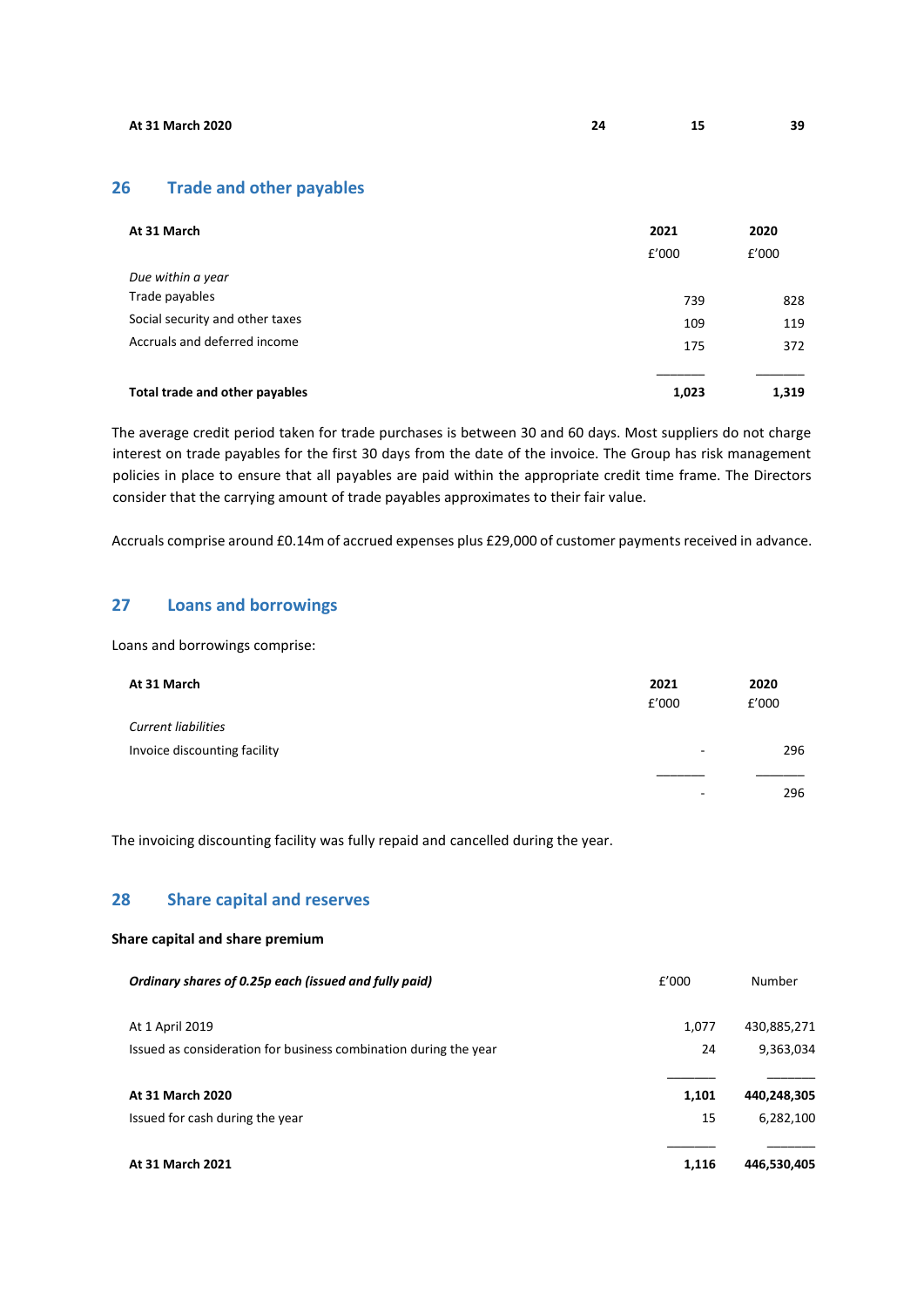The Ordinary Shares have full equal voting rights, equal participation in dividends, equal participation in distribution on winding up with no redemption rights.

Options over 6,282,100 (2020: nil) ordinary shares were exercised for proceeds of £205,000 (2020: £nil).

| B Ordinary shares of (approximately) 0.24p each       | f'000   | Number          |
|-------------------------------------------------------|---------|-----------------|
| At 1 April 2019                                       |         |                 |
| At 31 March 2020                                      |         |                 |
| Capitalisation of merger reserve to B ordinary shares | 1,065   | 443,149,405     |
| Cancellation of B ordinary shares                     | (1,065) | (443, 149, 405) |
| At 31 March 2021                                      |         |                 |

Share capital represents the nominal value of ordinary shares issued and fully paid. Share premium represents the excess of funds raised from the placing of equity shares over the nominal value of the shares after deducting directly attributable placing costs.

### **Capital reduction**

During the year the Directors determined that they would request shareholder and court approval for a capital reduction for Byotrol plc, whereby the balance on the Company's share premium account and merger reserves would be used to eliminate the deficit on the retained earnings reserve (the "Capital Reduction"). The Capital Reduction was approved by shareholders at a General Meeting of the Company held on 13 November 2020. The Capital Reduction was sanctioned by the High Court of England and Wales on 8 December 2020 and was registered with the Registrar of Companies on 5 January 2021 whereupon it became effective.

The Capital Reduction comprised: (i) the cancellation of the entire amount standing to the credit of the Company's share premium account and (ii) the capitalisation of the entire amount standing to the credit of the Company's merger reserve by issuing B ordinary shares in the capital of the Company and the subsequent cancellation of such B ordinary shares (the 'Merger Reserve Reduction'). As a result of the Capital Reduction the entire amount then standing to the credit of the Company's Share premium as at 31 March 2020, being £28,423,000, was cancelled.

Addiionally as part of the Capital Reduction, one B ordinary share ("B Share") was issued for each ordinary share in issue at the time, i.e. 443,149,405 B shares. The aggregate nominal value of the B Shares was the amount of the merger reserve (£1,065,000) thus the nominal value of each B share was £0.0024032526908165.

# **31 Capital commitments and contingent liabilities**

As at 31 March 2021 the Group had no material capital commitments (2020: nil) nor any contingent liabilities (2020: nil).

# **32 Events after the reporting date**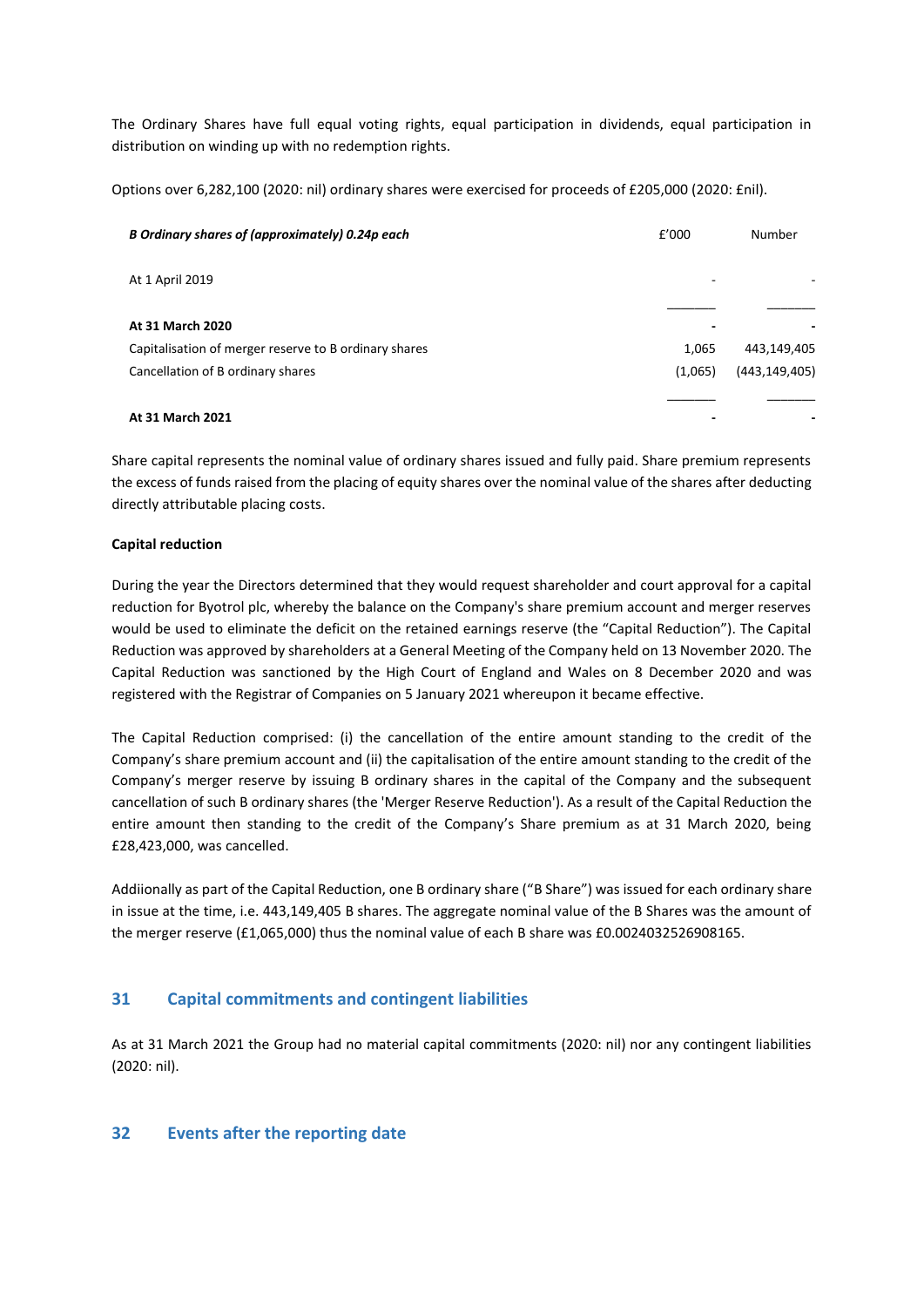There have been no events subsequent to the reporting date which would have a material impact on the financial statements.